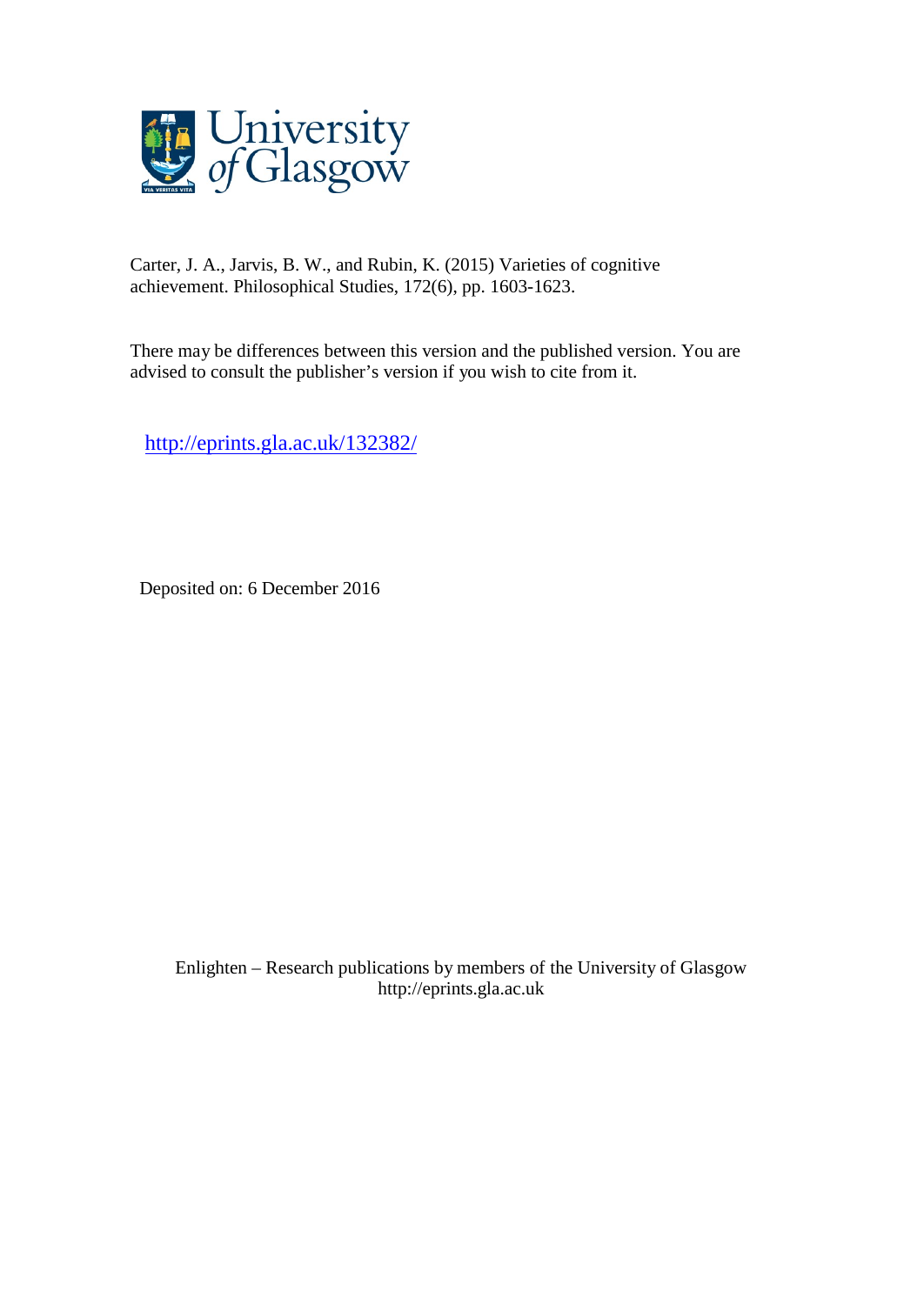# Varieties of Cognitive Achievement

J. Adam Carter, *Eidyn Research Centre*, University of Edinburgh Benjamin W. Jarvis, New York University, Stern School of Business Katherine Rubin, Weill Cornell Medical College

#### Abstract

According to robust virtue epistemology (RVE), *knowledge* is type-identical with a particular species of *cognitive achievement*. The identification itself is subject to some criticism on the (alleged) grounds that it fails to account for the anti-luck features of knowledge. Although critics have largely focused on environmental luck, the fundamental philosophical problem facing RVE is that it is not clear why it should be a distinctive feature of cognitive abilities that they ordinarily produce beliefs in a way that is safe. We propose a novel way to resolve this problem. Key to our proposal will be an appreciation of *different* representational states beholden to truth. We suggest these different representational states are distinguished by how, in the proper governance of these states, the twin goods of attaining truth and avoiding error are weighted. Moreover, we explain how varieties of representational states line up with varieties of cognitive achievement such that knowledge, *cum* cognitive achievement, must be (ordinarily) safe because of the kind of *attempt* at success that belief is—namely, an attempt that places the premium it does on avoiding error.

Key words: virtue epistemology; epistemic luck; cognitive achievement; knowledge; belief

#### §0 INTRODUCTION

<u> 1989 - Jan Stein Stein, fransk politiker (d. 1989)</u>

According to robust virtue epistemology (RVE), *knowledge* is type-identical with a particular species of cognitive achievement<sup>1</sup>. Proponents of this identification claim it comes with a number of theoretical benefits, including a promising account of the value of knowledge<sup>2</sup>. However, the identification itself is subject to some criticism on the (alleged) grounds that it fails to account for widely-accepted *anti-luck* features of knowledge*<sup>3</sup>* .

<sup>1</sup> See, in particular, Greco's [2013, §1] articulation of robust virtue epistemology as making a kind of 'genus-species' claim, *vis-à-vis* the relationship between cognitive achievements and knowledge, respectively.

<sup>&</sup>lt;sup>2</sup> Greco [*Ibid.* 2] captures the gist in his remark that 'Knowledge is an achievement in a sense that lucky guesses (and the like) are not. This is an improvement over accounts that make the value of knowledge merely practical or instrumental. Plausibly, we value knowledge (as we value achievement in general) "for itself," over and above its practical or instrumental value'.  $^3$  See fn 6.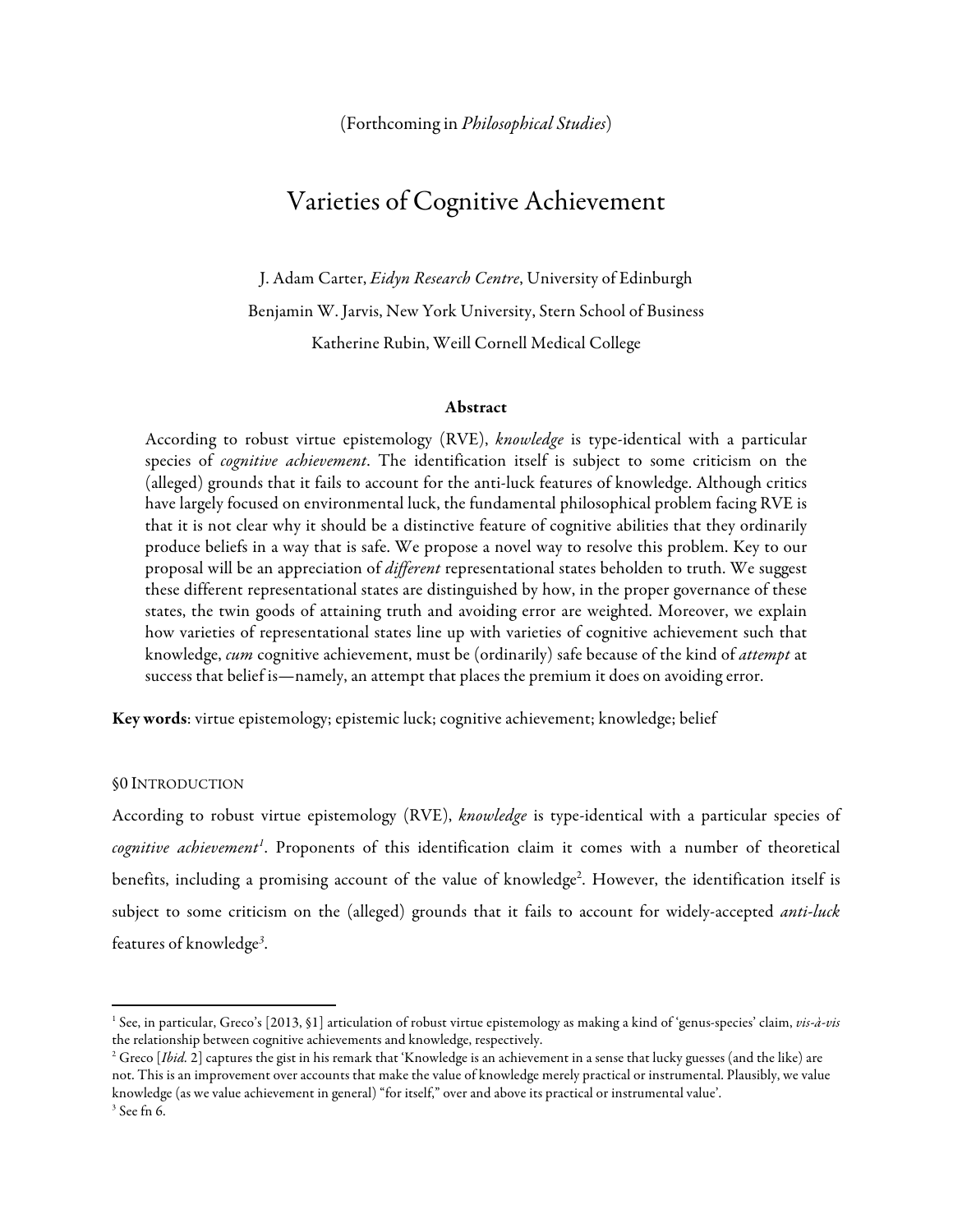Consider, for instance, *environmental luck*. A belief exhibits environmental (as opposed to *intervening*<sup>4</sup>) luck only if the process by which it is formed and maintained doesn't involve misrepresentations or mistakes. Moreover, while a belief that is environmentally lucky may be managed in ways that *ordinarily would be safe*—i.e. not easily lead to a belief that is false—due to unusual environmental conditions, it is managed in ways that are *not safe*. As the description of environmental luck indicates, there is a tight relationship between environmental luck and safety: the former precludes the latter. Moreover, Pritchard (2010; 2012) has argued that while knowledge is incompatible with environmental luck, cognitive achievement is compatible with environmental luck. If Pritchard is correct, then knowledge is not typeidentical with cognitive achievement. Knowledge is safe<sup>5</sup>, but cognitive achievement isn't. Call this "the problem of environmental luck."

The problem of environmental luck is undoubtedly a challenge for RVE, a challenge that has received significant attention in the philosophical literature $^6$ . However, there is a related problem for RVE that received less direct attention. The problem is to understand why beliefs that qualify as knowledge must be managed in ways that *ordinarily would be safe* whether or not they are, in fact, safe given the local environmental conditions. Consider any possible instance of knowledge, excepting any non-ordinary ones where there are special environmental conditions of the sort that play a role in Gettier cases (including fake barn-type cases). Infallibility seems like it might be too strict a requirement for any such ordinary instance of knowledge to meet (given the threat of skepticism). If so, any such instance of ordinary knowledge might, in spite of being knowledge, be fallibly acquired or maintained—*viz*., it might be acquired or maintained in a way that is still compatible with the belief's being false. Nevertheless, there should be a non-trivial neighborhood of possibilities—perhaps the most likely or the most normal—in which the belief is true. Even if *some* error possibilities are compatible with the way the belief is acquired and maintained, it seems these cannot be the most likely or most normal. Else, we have moved very far away from infallibilism indeed (to the extent that it would be extremely difficult to understand why any rational person would have found skepticism at all tempting). However, if all the most likely or most normal possibilities are not error

<sup>4</sup> Intervening luck is characteristic of traditional Gettier-style cases, where luck intervenes between (as Unger [1967] put it) 'the man and the fact'. See Pritchard [2005].

<sup>5</sup> While there are a few dissenters (e.g. Comesaña [2005]; Hetherington [2013]), it is widely taken as a *platitude* in contemporary epistemology that knowledge excludes luck. Versions of the safety requirement for knowledge have been offered by a number of authors, including Luper [1984; 2003], Sainsbury [1997], Sosa [1999], Williamson [2002], and Pritchard [2002; 2005; 2007; 2012a; 2012b]. For a helpful recent discussion of the merits of the safety condition for knowledge, see the exchange between Pritchard [2013] and Hetherington [2013]. See also Madison [2013] for a recent reply to Hetherington's challenge of a safety condition on knowledge.

<sup>6</sup> See for instance Pritchard [2012], Kelp [2012] and Greco [2009].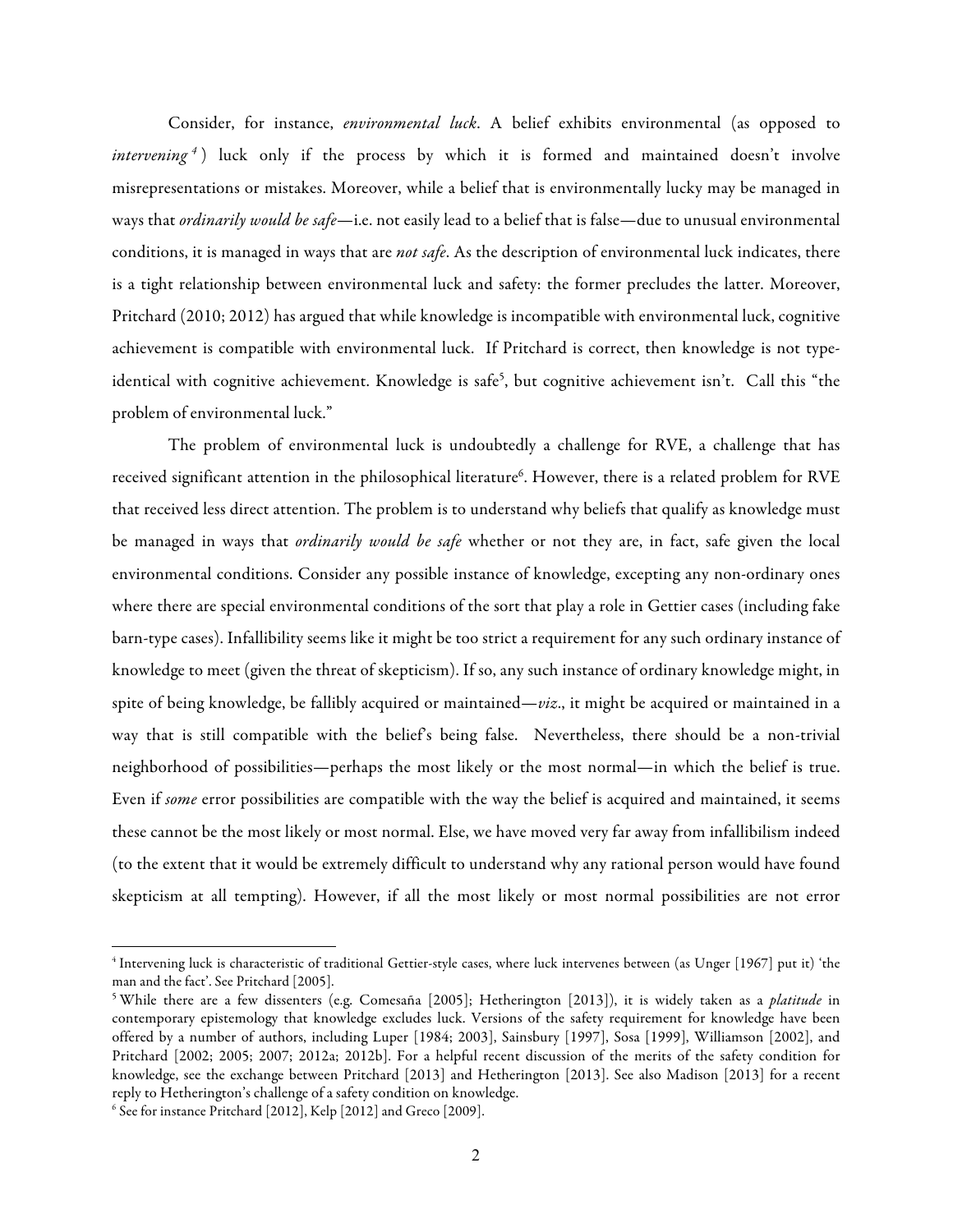possibilities, then this (arbitrary) instance of ordinary knowledge is safe. In other words, knowledge is ordinarily safe. Yet, a wide variety of achievements are not brought about in ways that are ordinarily safe in the more general sense that these ways very easily could have yielded failure rather than success. For instance, an artist might produce her signature pottery by methods that very often produce cracked and broken failures. In order to produce a new work, she may, in the typical instance, have to make several attempts. It may be that ordinarily, her ways of making pottery are *unsafe7* . Nevertheless, we would not, for this reason, hesitate to say that her successful works are, in many cases, *artistic achievements<sup>8</sup>*. Why, then, should it be different in the case of cognitive achievement? Call this "the problem of ordinary safety."

To a first approximation, achievements (in the relevant sense) are successes attributable to abilities.<sup>9</sup> *Cognitive* achievements are successes attributable to *cognitive* abilities. Suppose it is a distinctive feature of cognitive abilities that they ordinarily produce beliefs in a way that is safe. In other words, suppose that part<sup>10</sup> of what qualifies aspects of character as cognitive *abilities* (rather than non-abilities) is that they ordinarily produce safe beliefs. Perhaps, then, it would not be too surprising if cognitive *achievements* were necessarily safe successes—and, hence, *pace* Pritchard, *not* compatible with environmental luck. Indeed, *this simply follows* if, to be attributable to cognitive abilities, it is required that a success be produced in the ordinary way.11 In sum, Pritchard's challenge might well be met *if it is a distinctive feature of cognitive abilities that they ordinarily produce beliefs in a way that is safe*. In other words, the problem of environmental luck might be solved if the problem of ordinary safety can be.

Our aim will be to propose a novel way to resolve the problem of ordinary safety and by extension the problem of environmental luck. On our proposal, knowledge *cum* cognitive achievement must be (ordinarily) safe because of the kind of *attempt* at success that belief is—namely, an attempt that (unlike other representational states beholden to truth, e.g. suspecting) places the premium it does on avoiding error. Key to our positive proposal is an appreciation of the twin cognitive goods of gaining truth and avoiding error—and further, that different representational states beholden to truth are distinguished by reference to these twin cognitive goods.

The plan is as follows: In §1 we consider in some detail two unsatisfactory approaches advanced recently by John Turri and John Greco aimed at addressing the problems raised in this section. In §2, we

<sup>7</sup> See Turri [*forthcoming*] for similar kinds of cases.

<sup>8</sup> Compare here with Alfano's [2012] discussion of what he calls "high fidelity" and "low-fidelity" virtues.

<sup>9</sup> Perhaps, we should include not just abilities, but competences, skills, and virtues—at least insofar as these are different.

<sup>&</sup>lt;sup>10</sup> The word 'part' signals that, in the envisioned theory, more may be required as suggested in both Jarvis [2013] and Ichikawa & Jarvis [*forthcoming*].

<sup>&</sup>lt;sup>11</sup> This is the suggestion of Jarvis [2013].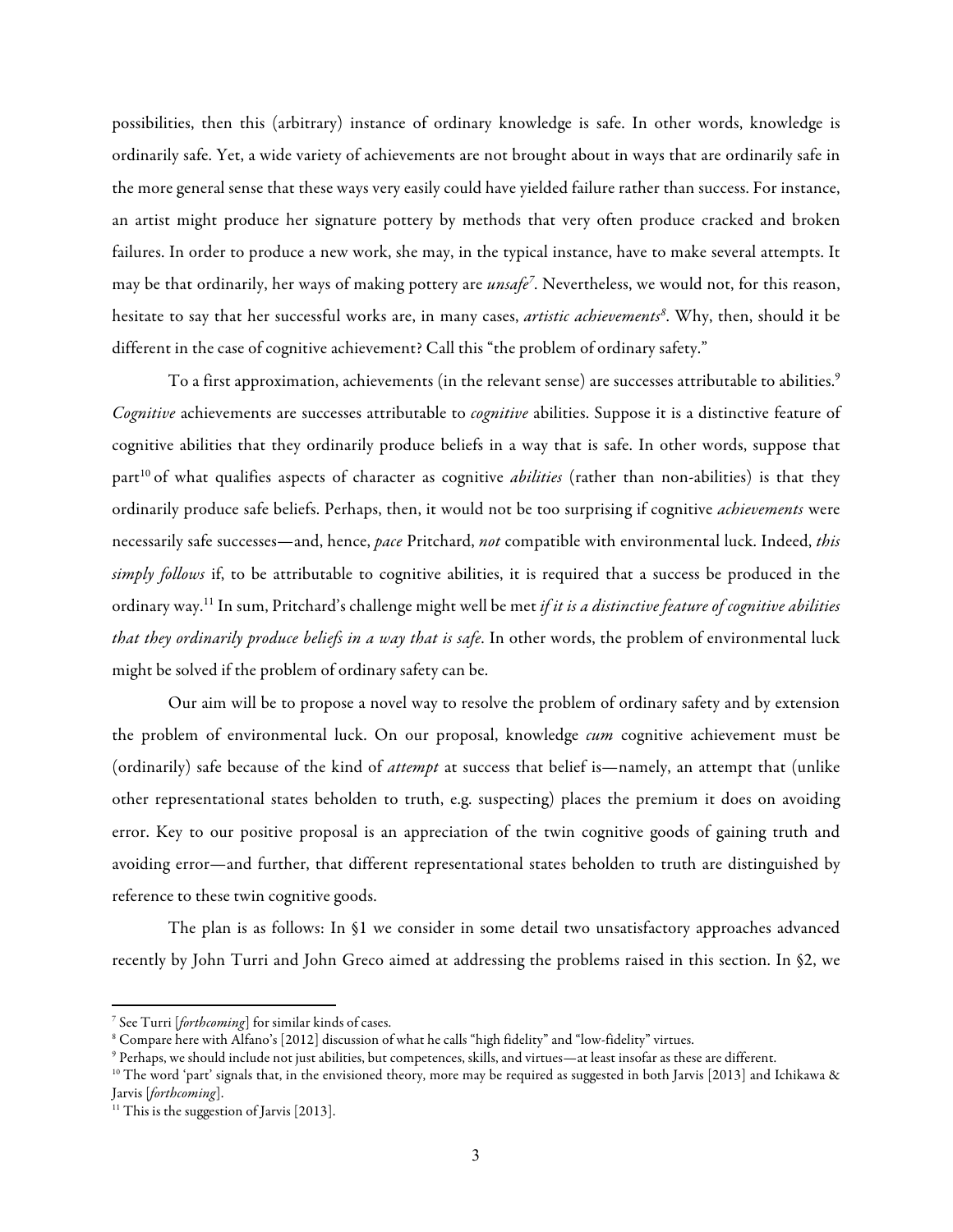offered a novel proposal for resolving these problems, and in doing so, devise a novel way to connect varieties of representational states with varieties of cognitive achievement.

#### §1 TWO UNSATISFACTORY APPROACHES

## §1.1 *Turri's Ample Achievement Solution*

Within virtue epistemology (VE), a distinction is made between (objective) *successes* and *achievements*. This distinction is a feature of the more general view that, as Sosa (2009: 5) puts it, the 'epistemic normativity constitutive of knowledge... is a kind of *performance* normativity<sup>12</sup>.' Sosa and Greco maintain that *any* performance with an aim can be evaluated along three dimensions: whether it is successful, whether it is skillful, and thirdly, whether the success is *because* of the skill. If the success is because of the skill, the performance is not *merely* successful, but also, an achievement.

Because beliefs are, for Sosa [2007: 93] 'a certain kind of epistemic performance' and one that is successful or accurate 'only if true' [2009, 5], a true belief token will constitute an achievement just when having that true belief is attributable to cognitive abilities. This is, at any rate, the standard line advanced in RVE. But, there is room within broadly "performance-based" epistemology to *reconceive* of the "success" component in a way that *prima facie* avoids Pritchard-style environmental-luck objections.

Recall that the problem of environmental luck was that RVE countenances "unsafe knowledge" by (i) identifying knowledge with cognitive achievement, even though (ii) cognitive achievements are claimed to be *compatible* with knowledge-undermining environmental luck. But a *precondition* for this objection is that the relevant success component can be satisfied unsafely—*viz*-, *true beliefs* can be unsafe (even when issued in by methods that ordinarily yield safe beliefs). John Turri envisions a way around this problem. Whereas Sosa calls a belief "apt" that is *true* because skillful, Turri envisions a different, more resilient kind of achievement. Here's Turri:

Your belief is *ample* just in case its safety (not just its truth) manifests your competence... Call the outcome of an ample performance an ample achievement, and the view that knowledge is ample belief the ample achievement account of knowledge or AA+ for short... [Turri 2012: 11]

The natural way to understand Turri's suggestion is that the role of true belief in the original RVE is now to be played by safe belief, *mutatis mutandis*. <sup>13</sup> Necessarily, if knowledge is type-identical to *ample achievement*

<sup>&</sup>lt;sup>12</sup> Our italics. *Cf.* Chrisman [2013].

<sup>&</sup>lt;sup>13</sup> An alternative way of understanding the clause "safety manifests competence" is as "truth manifests competence *in a safe way*." However, this view is not apparently different from Pritchard's [2012]; it is definitely not a version of RVE.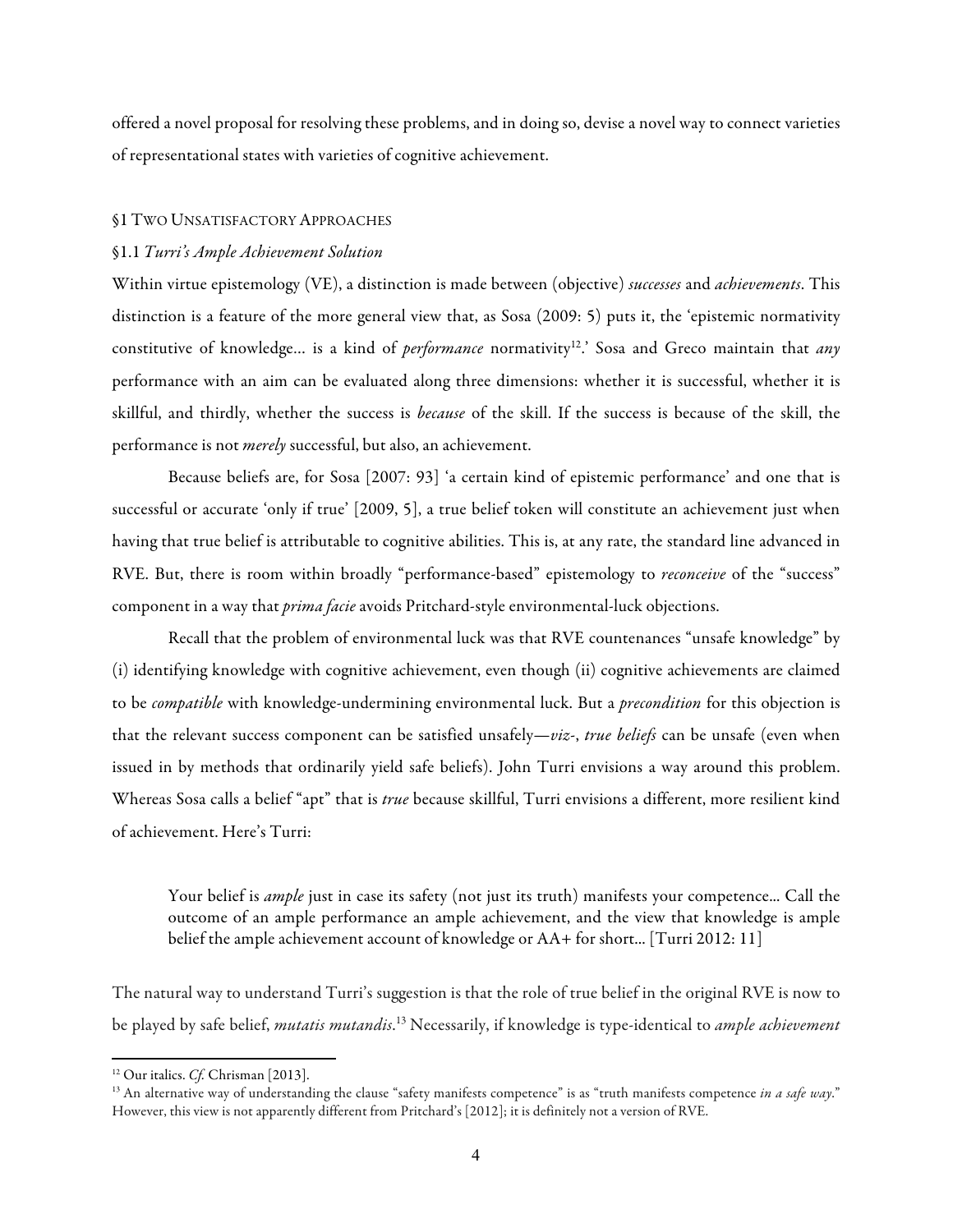in this way, then environmental luck cases can't sever the connection between knowledge and ample achievement<sup>14</sup>. After all, resilience to knowledge-undermining luck<sup>15</sup> is *built into* to the salient "success" condition on this new ample achievement account, so the problem of environmental luck is forestalled. Moreover, so long as exercised cognitive abilities must ordinarily deliver the success they are oriented towards, they must now ordinarily bring about not only truth, but safety. So, changing the "success" condition to safe belief addresses the problem of ordinary safety as well.

Unfortunately, the "ample-achievement" approach runs into two seemingly intractable problems. Firstly, this proposal seems to accommodate only clumsily (if at all) the commonly held thought that it is true belief that is the central epistemic good (even if it is not the only epistemic end)<sup>16</sup>. The proposal seems to suggest instead that the good central to (performance-based) epistemic evaluation is *safe belief*. Secondly (and more importantly), the proposal does not explain why knowledge is safe belief *by way of* the VE framework. The proposal's explanation relies instead on safe belief as a *prior* epistemic good so that VE is explanatorily irrelevant. In this way, the explanation is similar to Pritchard's view, whereon safety constitutes a separate component of knowledge.

Furthermore, as alluded earlier, the '*mutatis mutandis*' clause of this proposal indicates that the cognitive abilities in question (or "competences" as Turri terms them) should now be abilities oriented towards delivering the success of safe belief (rather than true belief). This change makes the requirements for cognitive abilities more demanding. To qualify as cognitive abilities, aspects of character must now be able to ordinarily deliver not only true beliefs, but safe beliefs. Ordinary deliverance of the relevant sort requires that, in canonical cases at least, safe beliefs be *attributable* (as such) to the exercise of these aspects of character. Depending on how the relation of attribution is understood, this requirement may turn out to be inordinately strong<sup>17</sup>. Safety is usually the result of managing beliefs in favorable conditions, but being in favorable conditions does not, itself, generally owe to the exercising of cognitive abilities.

#### §1.2*Greco's New Solution*

<u> 1989 - Jan Stein Stein, fransk politiker (d. 1989)</u>

#### §1.2.1 Greco's proposal

Unlike Turri, John Greco [2013] does not try to reconceive of the relevant success condition for RVE. Rather, his latest move in defense of RVE has been to model the attribution relation characterizing cognitive

<sup>&</sup>lt;sup>14</sup> *Cf.* Turri's [2011] "adept" achievement response to the Gettier problem.

<sup>&</sup>lt;sup>15</sup> Alternatively, "veritic luck," of which environmental and intervening epistemic luck are varieties. See Pritchard [2005].

<sup>&</sup>lt;sup>16</sup> Consider here Goldman's [1999] remark that epistemology is a discipline that evaluates along 'truth-linked' dimensions.<br><sup>17</sup> See Carter [*forthcoming*] for a more detailed criticism along these lines of Turri's appro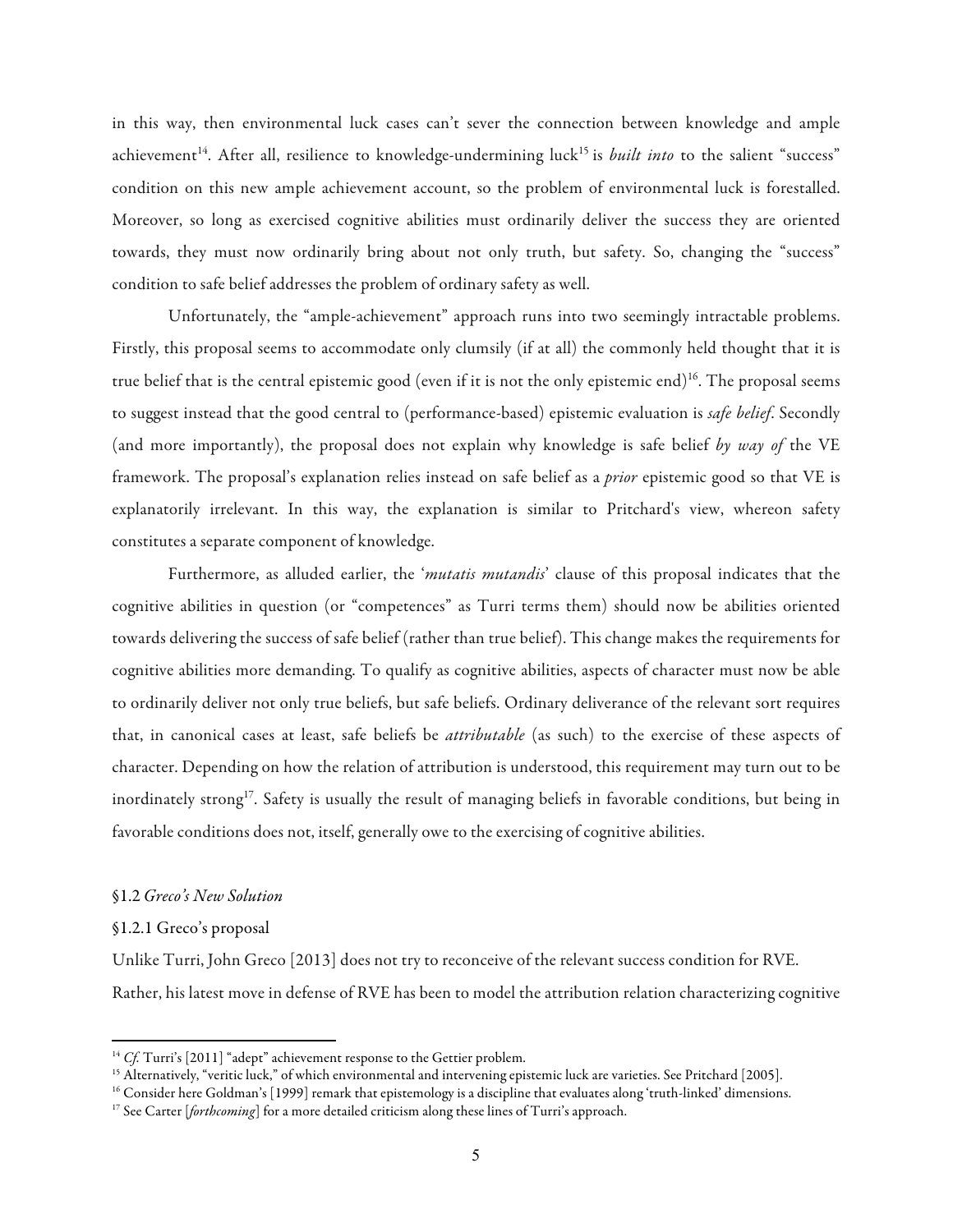achievements constitutive of knowledge more closely along the lines of *moral* responsibility attributions—a move he thinks will, in effect, circumvent a range objections raised against his account as put forward in his monograph<sup>18</sup> [2010]. To this end, Greco draws from (a generalization of) Mackie's account of moral responsibility attributions: *Y is attributable to X* is to say that X *contributed to Y in the right way*, where the 'right way' is understood in terms of relevant *prior commitments* [Greco 2013: 13].

Crucially, for Greco's purposes, the prior commitments are understood in terms of *informational needs*, and in particular the need to identify actionable information and sources of actionable information [Greco 2013, §4] 19. As a result, Greco's account of knowledge, *cum* cognitive achievement, maintains that 'S knows that p iff S's abilities contribute to S's believing the truth (regarding p) in a way that would regularly serve S's needs for information, both local (actual) and global (typical and ⁄ or likely)' [Greco 2013: 21]. Notably, both "local" informational needs—relevant to accomplishing *actual* practical tasks—and "global" informational needs—relevant to accomplishing typical/likely practical tasks—are, according to Greco, pertinent to knowledge determinations<sup>20</sup>. Informational needs of either kind are not, e.g. *intellectual needs* for knowledge<sup>21</sup>, but *practical* in nature, e.g. related to acting successfully.

As for the notion of cognitive ability at play in his view, Greco maintains that cognitive ability 'in the sense required for knowledge, is a disposition to believe relevant truths, in relevant circumstances, relative to some environment, with a sufficient degree of reliability' [*Ibid.*, 17]. The 'relevant circumstances' clause is meant to handle cases in which (for instance) conditions are not normal<sup>22</sup>. For instance, as he notes, Derek Jeter's ability to hit baseballs is not compromised by his performance in poor-lighting conditions. But what is a *sufficient* degree of reliability? Here Greco [*Ibid.*, 17] remarks that:

…different abilities require different degrees of reliability. Thus Kobe Bryant is a great free-throw shooter because he is successful around 85% of the time. Jeter is a great hitter because he is successful around 30% of the time.

Interestingly, then, Greco can be read as countenancing unsafe achievements in the following respect: for some domain of endeavor D, a D-achievement can be unsafe just when it is not a requirement for the

<sup>&</sup>lt;sup>18</sup> See here Pritchard [2009; 2012] and Kelp [2012].<br><sup>19</sup> Greco's use of 'informational needs' is motivated in part by Craig's [1990] genealogical account of the concept of knowledge. <sup>20</sup> *Ibid.* p. 20.

 $21$  As Greco [2013: 13-14] acknowledges, fleshing out informational needs in epistemic terms runs the risk of making his account viciously circular.

 $22$  This move by Greco is also made by Sosa [2013]. See here Sosa's distinction between "inner competence" and "complete competence."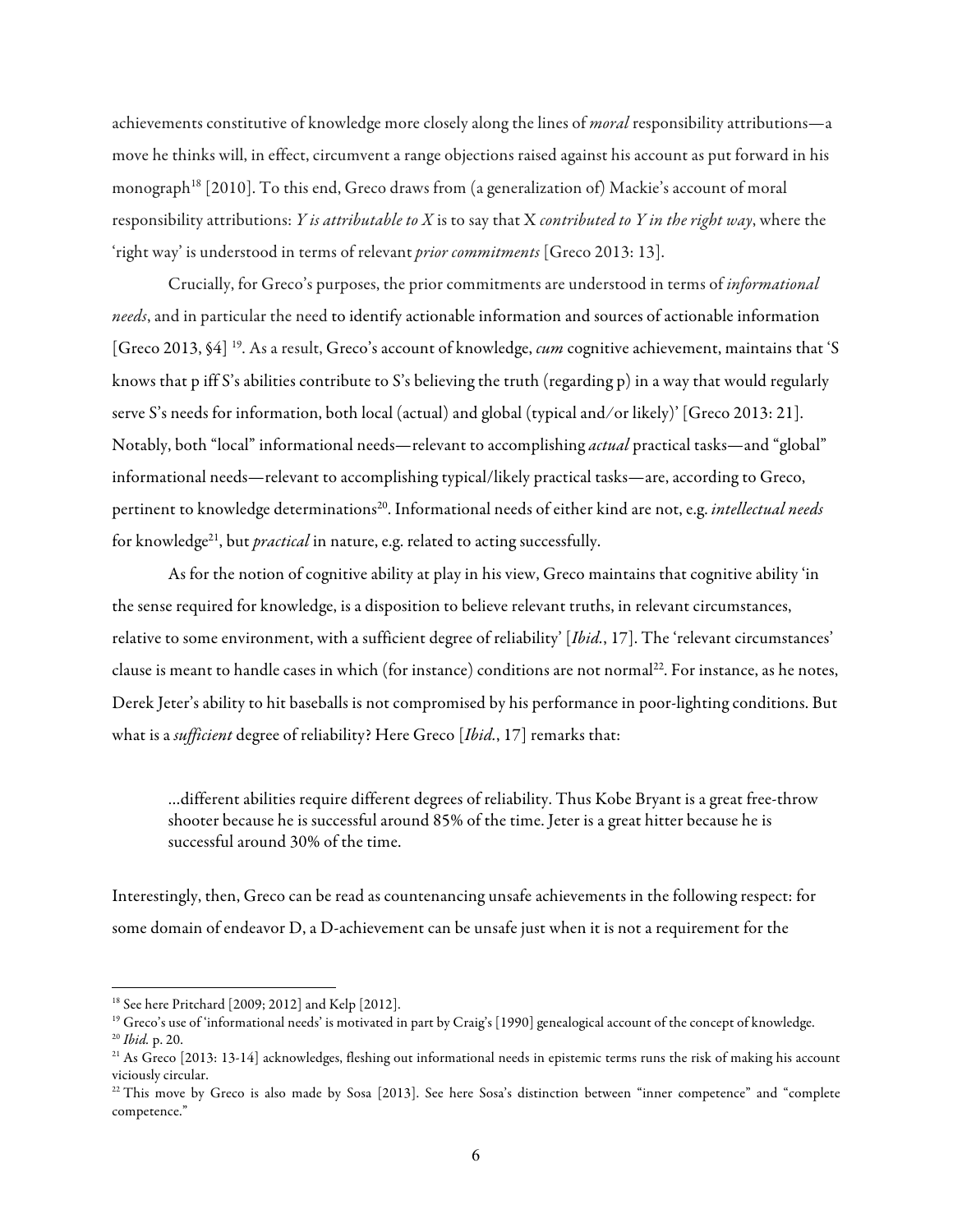possession of the relevant D-abilities that they yield successes safely<sup>23</sup>. Accordingly, when the relevant domain of endeavor is hitting baseballs, a hit can be an achievement even when—given one's hitting abilities—one could easily have missed (just, not when one could have missed *too* easily).

Greco clearly does not seem to think cognitive performances are like baseball performances, however. Cognitive abilities, he claims, must be reliable, and his question seems to be constrained to: *how* reliable? The parameter represented by the clause 'sufficient degree of reliability' [*Ibid.*, 17] will be filled in on the basis of what one's informational needs are. As Greco seems to see it, one's (practical) informational needs will always be such that the ability in question will be (*qua* cognitive ability) reliable. Notice that, in offering an account of why cognitive abilities must be reliable, Greco is, in effect, proposing a potential solution to the problem of ordinary safety. By way of reminder, that problem was: *why, exactly, do cognitive achievements differ from (say) artistic achievements in that the former must be brought about in ways that would be ordinarily safe, but the latter not?* Greco's answer seems to be that satisfying certain relevant standing needs for cognitive success over cognitive failure requires ordinarily safe cognitive successes whereas the same cannot be said in the case of artistic pottery. So, for instance, certain relevant practical costs of artistic failure might be of small enough consequence to merit more risk of artistic failure whereas certain relevant practical costs of cognitive failure—in particular, those related to informational needs—might be of great enough consequence to merit less risk of cognitive failure. The underlying point is that differences in relevant dimensions of cost-benefit analysis mean that the reliability qualifications that informational needs put on cognitive abilities are more stringent than the reliability qualifications that relevant artistic needs put on pottery-making abilities.

Greco also intends to offer a solution to the problem of environmental luck—*viz.*, to provide an explanation of why cognitive achievements must be safe (and hence incompatible with environmental luck). In short, his strategy is to insist that in paradigmatic environmental luck cases (such as the classic barn façade case), his view does not issue the verdict that Pritchard and others have found objectionable—*viz*, that cognitive achievement is present. Greco's line here closely resembles Alan Millar's [2010: 126-127] take on the classic case:

When Barney judges falsely in fake-barn territory he fails to exercise an ability to tell of certain structures that they are barns from the way they look. Indeed, he does not have the ability to tell structures around there that they are barns from the way they look. Of course, when he is there he does something that he also does back home —judge of some structures that look like barns that they are barns—and … sometimes judge correctly. But that does not amount to his being able to tell of the structures that they are barns from the way they look.

 

<sup>&</sup>lt;sup>23</sup> See Greco [2013, §5].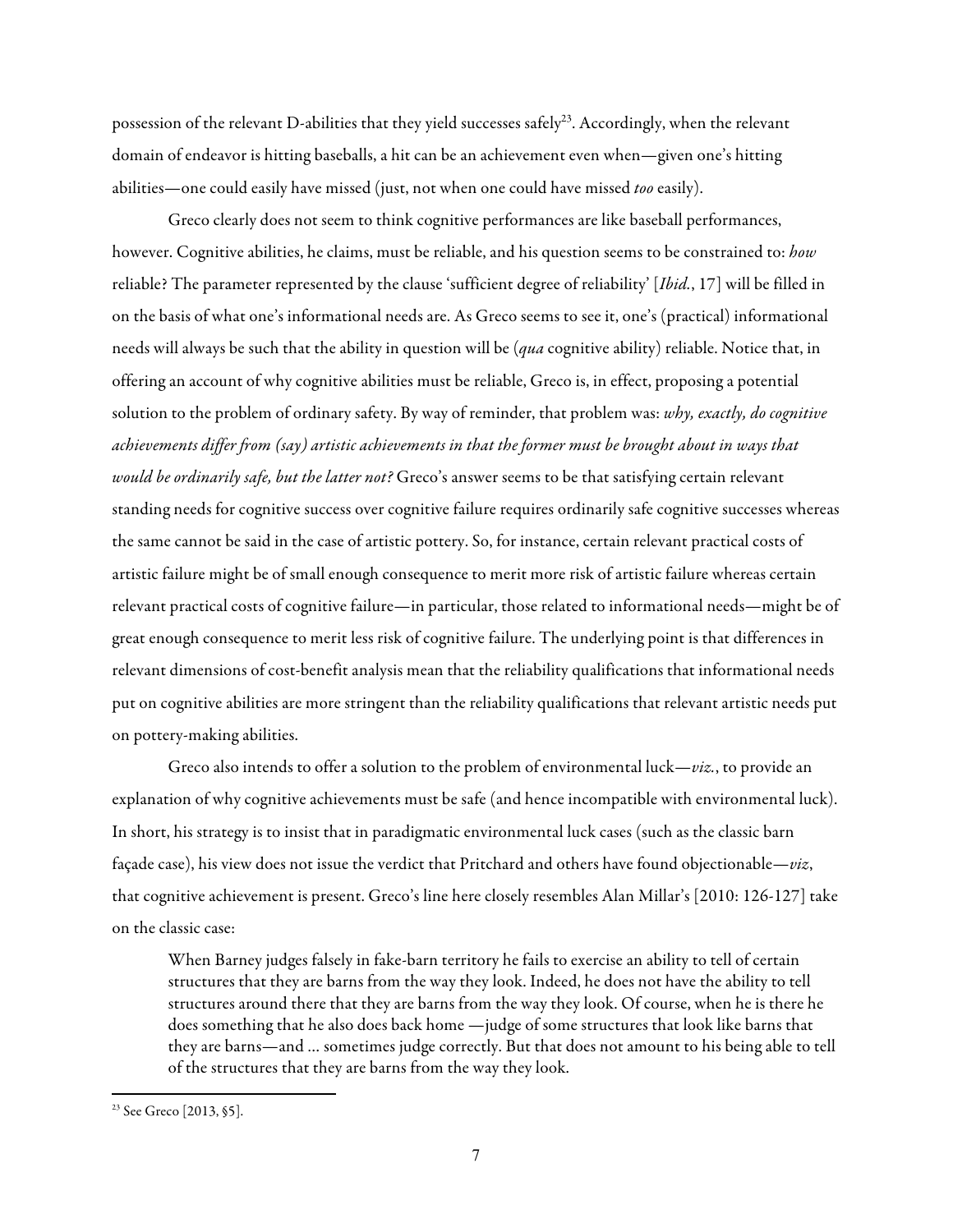As Greco puts it: '[The protagonist in the classic barn façade case] believes from a disposition that is reliable relative to normal environments, but not relative to the environment he is in.' [Greco 2013: 22]. Thus, cognitive achievement is not present in this instance of an (environmentally) lucky success because a condition of cognitive achievement is not satisfied—*viz*, the belief isn't issued from a disposition that is reliable in the present environment<sup>24</sup>.

#### §1.2.1 Problems with Greco's proposal

We offer no objection to the overall shape of Greco's new proposal. Indeed, we are inclined to think that the move from Greco's previous "causal-explanatory salience" <sup>25</sup> line to his current understanding of attribution may be a genuine improvement. Nevertheless, we suspect Greco's new proposal ultimately proves inadequate in the details. Consider that Greco at one point condenses his view to: 'S has knowledge just in case S's true belief is produced by the right sort of ability in the right sort of way' [*Ibid.*, 19]. We find no fault with this suggestion when taken alone. However, the "right sort of" parameters are, for Greco, filled in by appeal to local and global *informational needs*. We want to suggest that this reliance on informational needs cannot work.

To begin with, notice that local and even global informational needs can vary drastically from case to case. Particularly problematic for Greco, we think, are cases in which there is very little cost associated with acting on the basis of a certain kind of wrong opinion and a potentially high cost associated with not acting. One doesn't have to wander far into modal space to discover such cases. For instance, some philosophers have noted that it is better for actual creatures to act often on a wrong opinion that physical danger is imminent than not act when physical danger is, in fact, imminent.<sup>26</sup> In this and other similar cases, creatures must draw on whatever informational resources are available, reliable or not. Perhaps, cognitive

<sup>&</sup>lt;sup>24</sup> While Greco [2013] does not significantly change his prior treatment of the classic barn façade case, he helpfully illustrates how his new view is supposed to handle a more sophisticated environmental luck case:

Working Farm: Patrick is on the one working farm in Barn Facade County—it has one real barn and no barn facades. Patrick, by the way, knows nothing about the many barn facades in the area. We ask Patrick to retrieve a shovel from the barn located just ahead, and he starts walking in that direction [Greco 2013: 23]

As Greco sees it, it matters (vis-à-vis whether Patrick counts as knowing) whether the conversational context is picking out informational needs substantially constrained by Patrick's particular task here—in which case, Greco suggests, an attribution of "knowing" might well be true—or whether the conversational context picks out wider informational needs—in which case, he suggests it might well be false. He suggests at least *many* conversational contexts will pick out a wider informational needs.

<sup>25</sup> See Greco [2008; 2010]. 26 *Cf.* Millikan [1989], Sober [1991], and Stich [1993].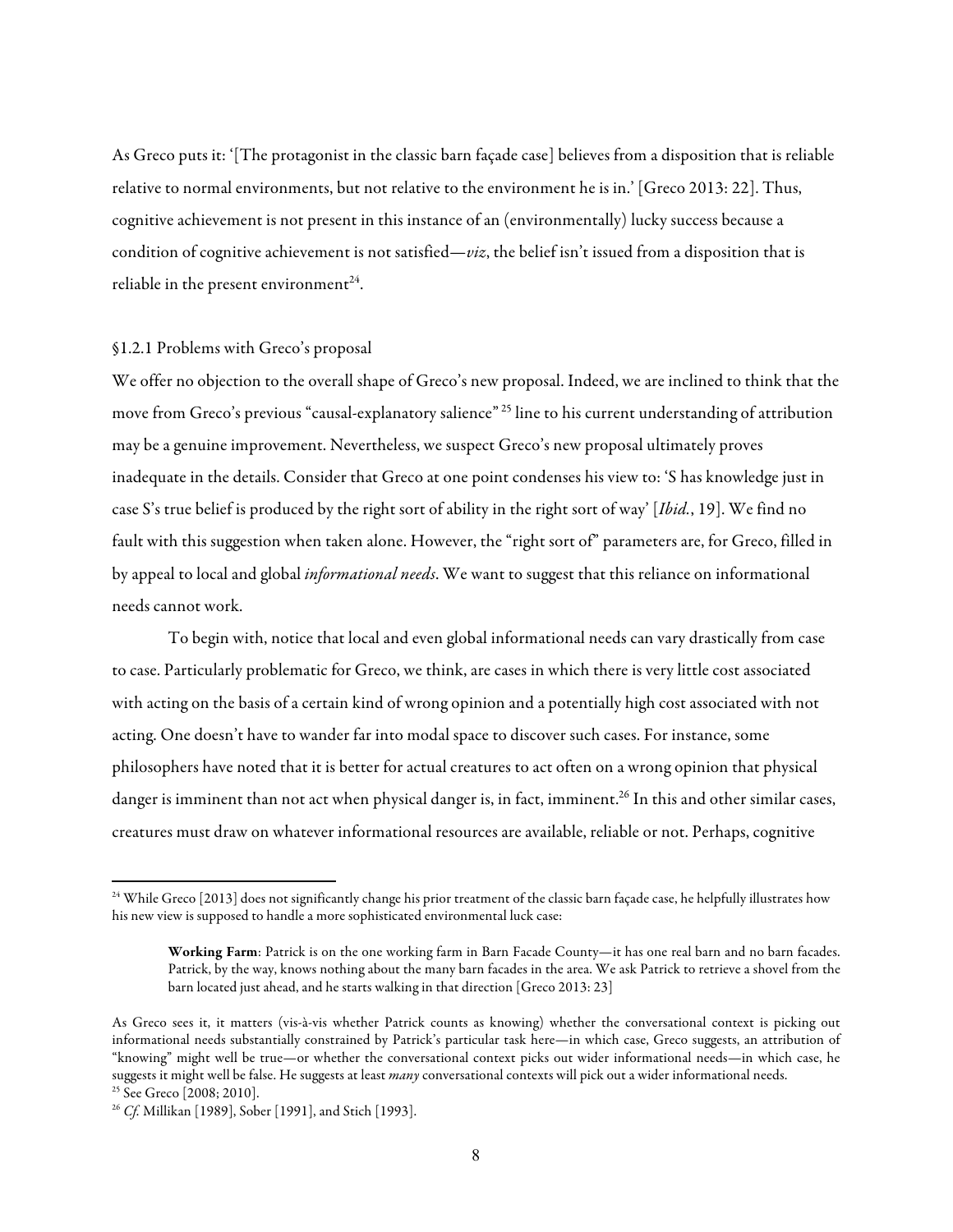abilities used to harvest informational resources in these cases needn't be reliable—perhaps, only as reliable as Jeter (.300)—and thus, perhaps some cognitive achievements are unsafe.

Notice that this line of thought is not only *consistent with* but *driven by* Greco's idea that informational needs should (at least in part) fix the relevant "reliability" parameter for cognitive abilities. Yet, it is clearly *inconsistent* with Greco's claim that cognitive abilities must be reliable. Thus, there is a fundamental tension in Greco's claims (i) informational needs fix the reliability parameter, and by extension, determine how "lucky" corresponding achievements can be *and* (ii) cognitive achievements will not be unsafe (even if the relevant abilities can *differ* within a certain range, in their degree of reliability).

One might think that the problem is fundamentally with (ii). That some cognitive achievements are unsafe—contrary to (ii)—seems to be relatively uncontroversial upon reflection. Consider ADMISSIONS COMMITTEE:

> ADMISSIONS COMMITTEE: You have spent many years on an admissions committee. Through these experiences, you honed abilities for finding candidates with special potential, despite the fact that, as often as not, you fail rather than succeed because of the inherent difficulties of the task. You are looking through application files, and you come to suspect that a particular candidate, Kelly Cole, would excel in the program. This suspicion is the product of your honed abilities; moreover, the suspicion is true. However, it is also unsafe. You also suspect falsely that some other candidate, Albert Addison, would excel in the program. (He would simply perform adequately.)

Your suspicion about Kelly Cole could easily be a cognitive achievement. The suspicion is true and could easily be attributable to your cognitive abilities. Nevertheless, it appears to be "lucky." Your suspicions are not even ordinarily safe; very easily, they are incorrect<sup>27</sup>. Yet, some of them are cognitive achievements. Moreover, we might suppose that your suspicions satisfy your informational needs. Having them is better than not having them; acting as if they are true is better than not.

This kind of case indicates problems with (ii), but, in fact, a case altered from this one can be used to uncover problems with (i) also. In the altered case, you systematically exhibit a kind of overconfidence in your abilities for finding candidates with special potential. For example, you don't merely suspect Kelly Cole and Albert Addison would excel, you believe they would (on the same relatively weak grounds as before). These beliefs might satisfy the same informational needs as the prior suspicions. Having them is better than

<sup>&</sup>lt;sup>27</sup> Consider that when a skillful and intuitive detective's suspicions lead in the right direction, we would not hesitate to attribute achievement even though the detective easily could have been wrong (given the scant evidence).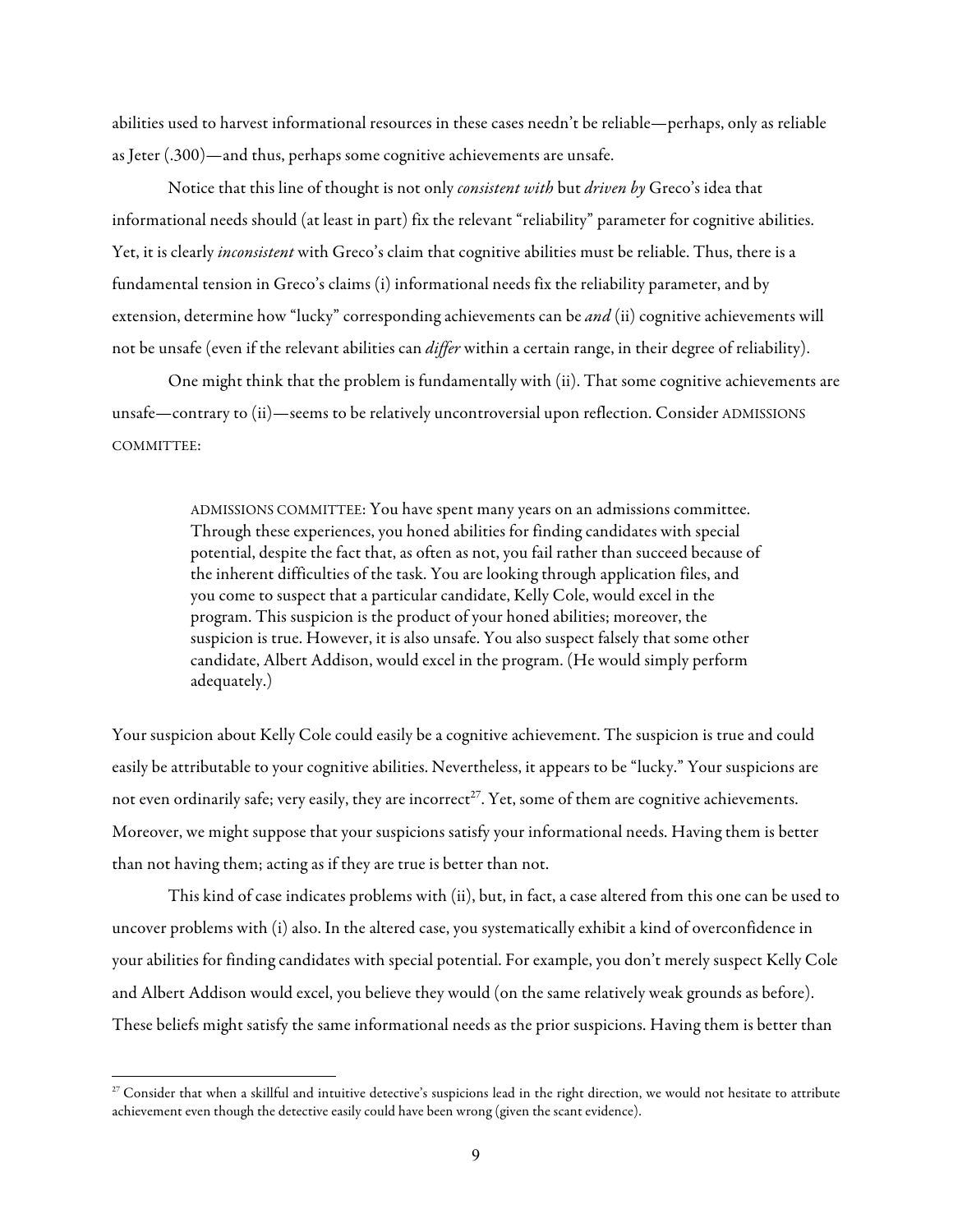not having them; acting as if they are true is better than not. Even if we suppose that, because of the circumstances, these beliefs are, practically speaking, no better or worse to have than the suspicions (because you will act on both in similar ways and perhaps lose them through the ordinary process of forgetting shortly thereafter); still it does not seem that any of these beliefs should constitute cognitive achievements. Thus, reliability sufficient for addressing informational needs does not appear to be sufficient for cognitive achievement, *pace* (i). In fact, it seems to matter that one is attempting to possess the truth by *believing* it rather than *suspecting* it, regardless of one's particular informational needs.

There is some room for Greco to push back. Even if one's *local* informational needs in the case are relatively modest, still one's *global* informational needs in the case are more demanding. *Typically*, belief must be safe for the information they carry to be actionable even if, *in the particular circumstances of the altered case*, the beliefs carry information that is actionable even though the beliefs are not even ordinarily safe.<sup>28</sup> For this reason, Greco could argue that unsafe beliefs are not cognitive achievements because they are not acquired and sustained by cognitive abilities suitable for addressing *global* informational needs. In response to this reply, however, one might simply alter the case again. Imagine the twice-altered case takes place in a much more benign world than our own where acting on the basis of wrong opinions is not nearly so dangerous. As a global rule, informational needs are much more easily satisfied. Even still, it does not change the verdict that none of the unsafe beliefs about the prospects of various candidates are cognitive achievements. While the beliefs are not held without grounds, the beliefs also still appear to owe to a vicious tendency to take up a stronger doxastic attitudes than are warranted.

In sum, satisfying of global and local informational needs is orthogonal both to safely possessing truths and to regularly securing cognitive achievements. Certainly, it is possible to satisfy global and local informational needs without ordinarily possessing the truth safely. This is what the variants of ADMISSIONS COMMITTEE show. Moreover, unsafe suspicions can satisfy informational needs in this way while nonetheless qualifying as cognitive achievements. On the flip side, we might also have pointed out that high levels of safety do not suffice for satisfying informational needs in especially malicious global and local environments where acting on the basis of wrong opinions tends to be more dangerous. Yet, safe beliefs probably qualify as cognitive achievements nonetheless even if they do not satisfy informational needs in these kinds of circumstances. In short, informational needs do not explain the anti-luck features of the full variety of cognitive achievements, contrary to Greco's proposal.

 

<sup>28</sup> *Cf.* Ball [2013] and Jarvis & Rubin [*unpublished*].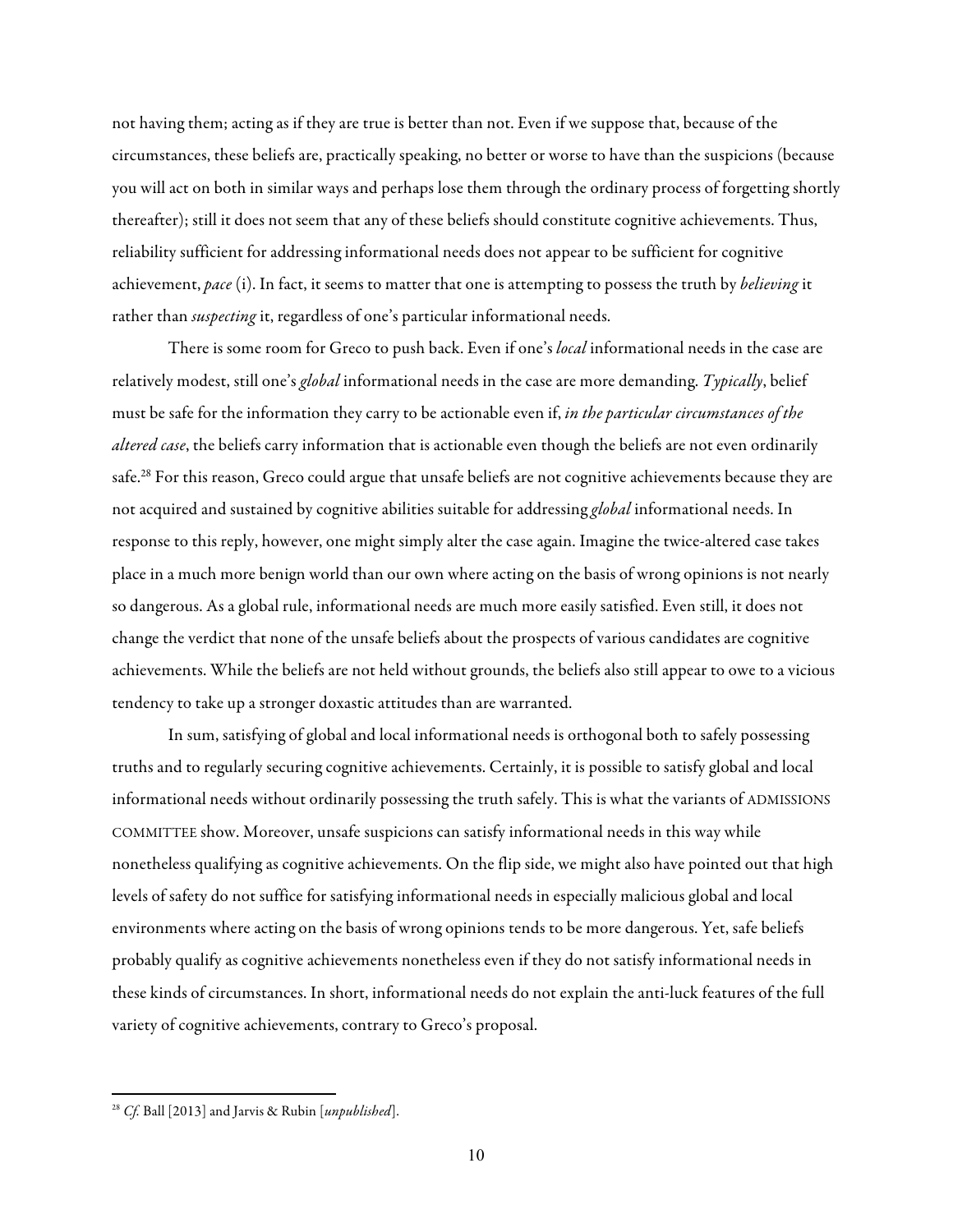#### §2A NEW SOLUTION

In recap, it looks as though RVE still faces two related problems. Firstly, there is the problem of reconciling the thesis that knowledge is type-identical with cognitive achievement with environmental luck cases (which *seem*, as Pritchard has argued, to show how cognitive achievement is compatible with a kind of epistemic luck incompatible with knowledge). But, secondly, there is the prior problem of accounting for why achievements, *qua* cognitive, must have anti-luck features at all. The proposals we've considered represent attempts to maintain the position that knowledge is type-identical with cognitive achievement, while addressing these two kinds of worries. Both approaches failed, we saw, for different reasons.

In this section we want to move the debate forward. The key to saving RVE, we think, is appreciating the existence of a variety of truth-centric cognitive achievements that are individuated from one another by their anti-luck features. Thus, it is distinctive of only *some* cognitive achievements knowledge, being one of them—that they have anti-luck features. Simply put, the view we will advance is *there is a kind of achievement for every way of valuing the attainment of success relative to the avoidance of failure*. When relatively more value is placed on the avoidance of failure, the corresponding achievements must be attained in a risk-averse manner so that resulting successes are safer. Knowledge is a cognitive achievement of this sort, which is why knowledge turns out to be incompatible with environmental luck.

## §2.1 *Cognitive Failure, Environmental Luck, and Ordinary Safety*

In this subsection, we begin our positive proposal by reexamining why the problem of ordinary safety is more serious than the problem of environmental luck. We then move towards a solution of the problem of ordinary safety, which we will work out in the next subsection.

The problem of environmental luck can be solved, we think, simply by properly attending to the role of *cognitive failure* in VE. As we noted in §1, to a first approximation, cognitive achievements can be understood as cognitive successes attributable to cognitive abilities. Because, following Sosa, cognitive success is understood to be true belief, it is natural (and common) to forget about the role of *false belief29.*  But this is too crude. Consider, as William James famously suggested<sup>30</sup>, that the epistemic good of possessing truth rather than falsehood is best understood as a mixture of two *competing* good outcomes: (i) *truly representing* and (ii) *not misrepresenting*. Importantly, although obtaining the first necessitates obtaining the

<sup>29</sup> *Cf.* Whiting [2012; 2013]

<sup>30</sup> James [1897] remarks that "There are two ways of looking at our duty in the matter of opinion.…*We must know the truth*; and *we must avoid error*—these are our first and great commandments …." This dual-characterization has been espoused in different ways by Descartes [1641], Alston [1985], Foley [1987], Goldman [1999], David [2001, Fallis [2006] and many others.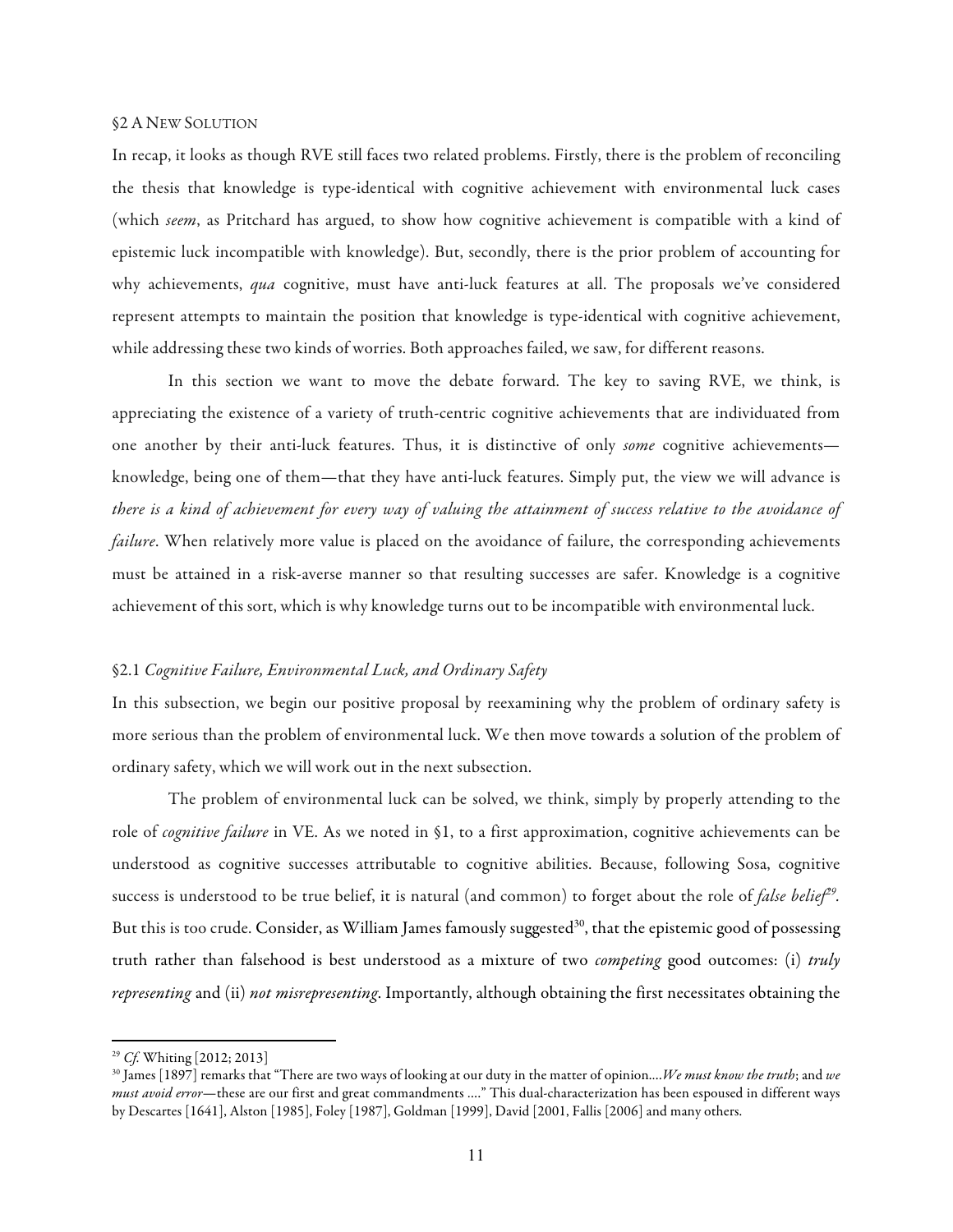second, truly representing and not misrepresenting are *competing* good outcomes. They are competing in the sense that one can only go after the first by putting oneself at risk of not having the second. Thus, weighting the second good outcome more in the pursuit of truth would lead one to be more cautious in order to avoid possible misrepresentation. Conversely, weighting the first good outcome more in the pursuit of truth would lead one to be bolder in order to possess more truths. Since not misrepresenting-i.e., *cognitive failure*—is clearly relevant to evaluating the performance of an epistemic agent, it should have a place within the VE framework. Indeed, we contend that appreciating the dual nature of the epistemic good—the possibility of both cognitive success *and* cognitive failure—is important for a proper understanding of cognitive abilities.

In particular, because *both* cognitive success and cognitive failure are relevant to how to pursue truth, cognitive abilities for this pursuit must be attuned not only to the prospects of cognitive success, but also to the prospects of cognitive failure. Aspects of character that gain cognitive success with *undue* risk of cognitive failure are *ipso facto* not cognitive abilities. It follows that cognitive abilities produce some canonical cognitive successes that are relatively less lucky than cognitive successes produced in some other way.

Here is the proof: Suppose, for *reductio*, that all cognitive successes produced in normal circumstances by certain cognitive abilities were equally as lucky as those produced in normal circumstances by cognitive non-abilities. If so, these cognitive abilities would gain cognitive successes with no special regard for the possibility of cognitive failure, even in normal circumstances. However, the exercising of cognitive abilities simply *cannot be* just as reckless in normal circumstances as the deploying of cognitive non-abilities. Thus, contrary to assumption, these are not cognitive abilities since cognitive abilities gain cognitive success without undue risk of cognitive failure.

We have argued that there are some canonical cognitive successes produced by cognitive abilities that are relatively less lucky. We propose that these canonical cognitive successes are precisely those that are attributable to cognitive abilities. If these canonical cognitive successes are identified with cognitive achievements (successes attributable to abilities), then it becomes less mysterious why cognitive achievement might be incompatible with environmental luck. According to the proposed identification, cognitive achievements should be less lucky than mere cognitive successes. But, environmentally lucky true beliefs are not less lucky than mere true beliefs. Both easily could have been cognitive failures.<sup>31</sup> So, environmentally

 

<sup>31</sup> We've made this point in a number of places, including Jarvis [2013], Jarvis & Rubin [*unpublished*], and Carter et. al [2013a].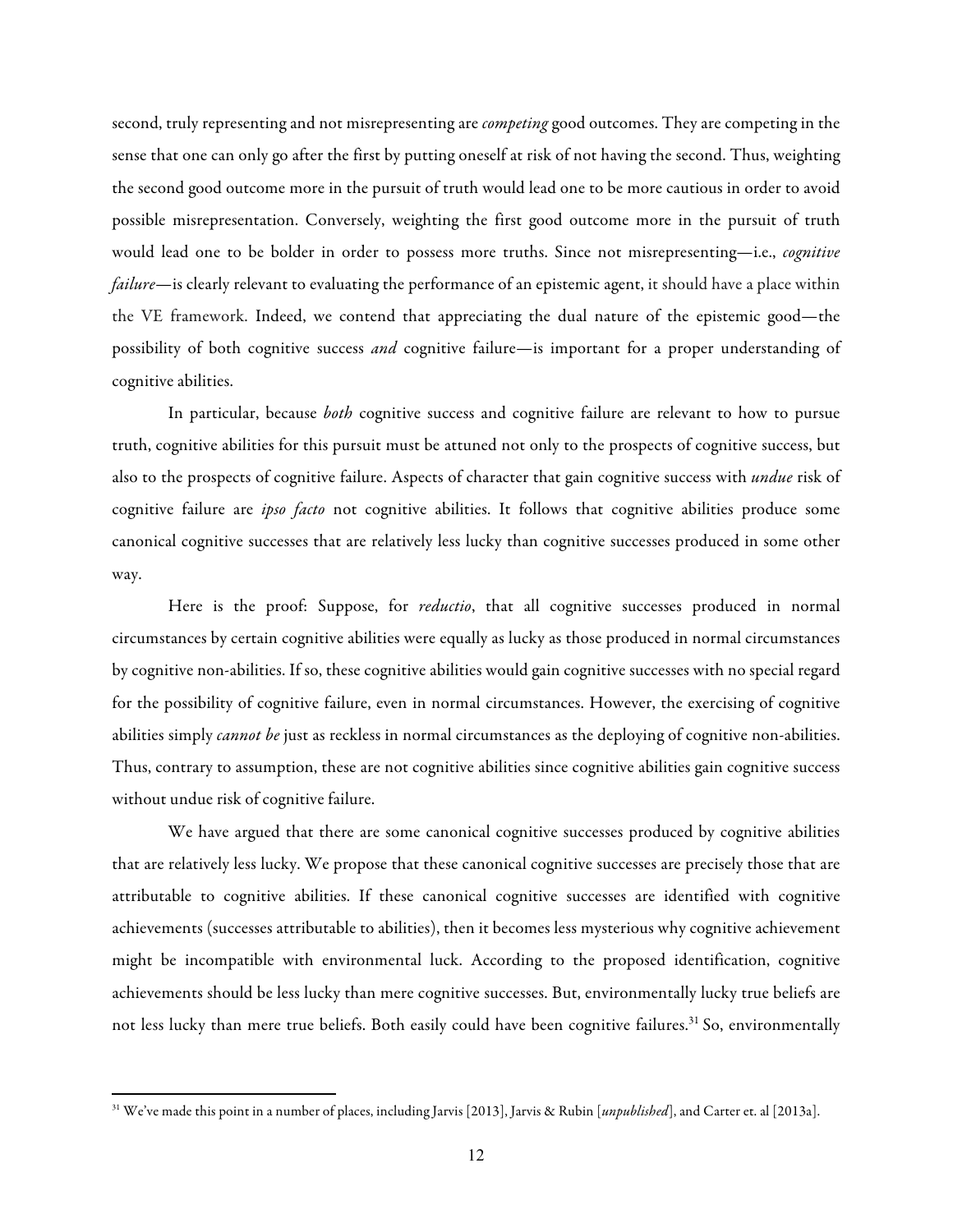lucky true beliefs cannot be cognitive achievements, *pace* Pritchard.32 In other words, the fact that cognitive abilities must also be attuned to the prospects of cognitive failure provides the resources to solve the problem of environmental luck. What is still mysterious, however, is why cognitive achievements should not only be *relatively less lucky* than mere cognitive successes, but *safe*. In other words, the problem of ordinary safety still remains.

Nevertheless, attention to the role of cognitive failure offers some insight into how the problem of ordinary safety might be solved. We have suggested that cognitive abilities must be attuned not only to the prospects of cognitive success, but the prospects of cognitive failure. What does this mean? Roughly, it means that gaining successes isn't all that matters; avoiding failures also matters. Consider an analogy: when compared with a placebo, an effective drug must raise the *proportion* of good health outcomes over bad health outcomes in normal circumstances. It's not enough simply to produce some good health outcomes as even placebos tend to accomplish as much. Similarly, when compared with cognitive non-abilities, cognitive abilities must raise the *proportion* of cognitive successes over cognitive failures in normal circumstances.<sup>33</sup> Beliefs will ordinarily be safe if the cognitive abilities managing them must *very significantly* raise the proportion of cognitive successes over cognitive failures. In effect, this would be the case if cognitive abilities must be *especially* attuned to cognitive failure in the sense that what qualifies them *as* cognitive abilities is largely how they avoid cognitive failures. To solve the problem of ordinary safety, then, one must explain why cognitive abilities should be especially attuned to cognitive failure in this way.

## §2.2 *The Problem of Ordinary Safety*

<u> 1989 - Jan Stein Stein, fransk politiker (d. 1989)</u>

However, explaining why cognitive abilities should be especially attuned to cognitive failure looks to be not altogether straightforward for reasons that came up in our critique of Greco's proposal. Consider again ADMISSIONS COMMITTEE. We suggested that the true suspicion in that case about Kelly Cole might qualify as a cognitive achievement despite the fact that it is not safe. This means that although the true suspicion is attributable as such to cognitive abilities, these cognitive abilities are not *especially* attuned to cognitive failure (though, of course, they are attuned somewhat to cognitive failure as any cognitive abilities should be). Thus, it is not inherent to a truth-centric VE model that cognitive abilities should be especially attuned to cognitive failure so that cognitive achievement is (ordinarily) safe. It is compatible with cognitive success

 $32$  This argument is, in effect, a generalization of the argument given in the introduction to the effect that the problem of ordinary safety is prior to the problem of environmental luck. It is a generalization because this argument does not rely on the premise that the exercise of cognitive abilities ordinarily results in safe beliefs. Instead, the argument relies on the weaker premise that exercising cognitive abilities canonically results in less lucky beliefs.

<sup>33</sup> *Cf.* Jarvis [2013], Jarvis & Rubin [*unpublished*], and Carter et al. [2013a].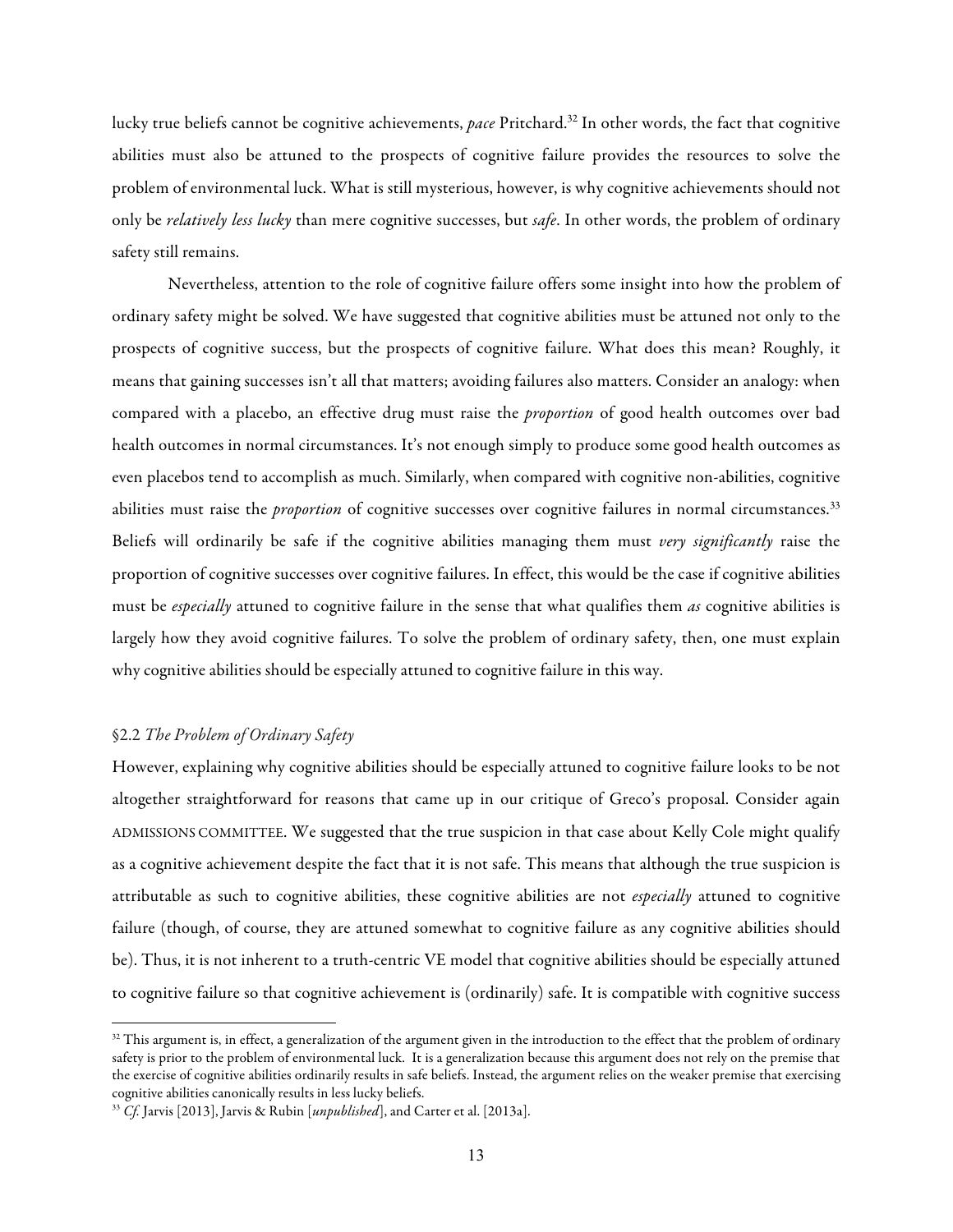being a sort of truly representing and cognitive failure being a sort of misrepresenting that cognitive achievement is *not* ordinarily safe. We might put this yet another way by saying that it is not a feature of the *cognitive* domain that *cognitive* achievement is ordinarily safe (contrary to what Greco seems to imply).

This suggests that if a (truth-centric version) of RVE is correct and the problem of ordinary safety has a solution, it must be because of differences between belief and suspicion. The idea would be that managing belief involves a different type of performances than managing suspicion even though in some sense the standards for success and failure of both performances are entirely the same. Roughly, both belief and suspicion of a proposition involve a kind of commitment to the proposition's being true, but belief involves a deeper commitment to the proposition's *not being false*. So, performances involved in the management of belief should be evaluated differently so as to reflect this deeper commitment.

Strictly speaking, this suggestion does not require a modification to the performance model of normativity at the heart of RVE. Although there is a sense in which cognitive success and failure are the *same* for both belief and suspicion, there is also a sense in which they are *different*. For suspicion, cognitive success is true *suspicion* while cognitive failure is false *suspicion*. Whereas, for belief, cognitive success is true *belief* while cognitive failure is false *belief*. Consequently, how to evaluate performances is, in a sense, still fundamentally determined by the kinds of success and failure in question. Nevertheless, the point remains that the nature of belief itself makes a non-trivial contribution to understanding why belief-cognitiveachievements exhibit the anti-luck features that they do. In particular, the relative value of true versus false *belief* requires that cognitive abilities managing belief must be especially attuned to the prospects of cognitive failure. In contrast, the relative value of true versus false *suspicion* allows that cognitive abilities managing suspicion be attuned more to the prospects of cognitive success.

A more intuitive way to think about this contrast brings in the notion of *attempt*. According to the version of RVE under consideration, knowledge is type-identical to a particular kind of cognitive achievement—the kind that itself is type-identical with attributable true *belief*. Moreover, the fact that knowledge is ordinarily safe is tied up with the kind of attempt at success that belief is. The idea would be that one has to appreciate what is attempted by way of performances in order to understand how to evaluate the attempt itself. Furthermore, suspicion and belief are *different kinds of attempts* even though, for both, truth would be a successful attempt while falsehood would be a failed attempt. Attempts individuate achievements—or perhaps it is the other way around. In any case, each kind of attempt goes with a particular kind of achievement. Belief is a kind of attempt that should be especially cautious, which is why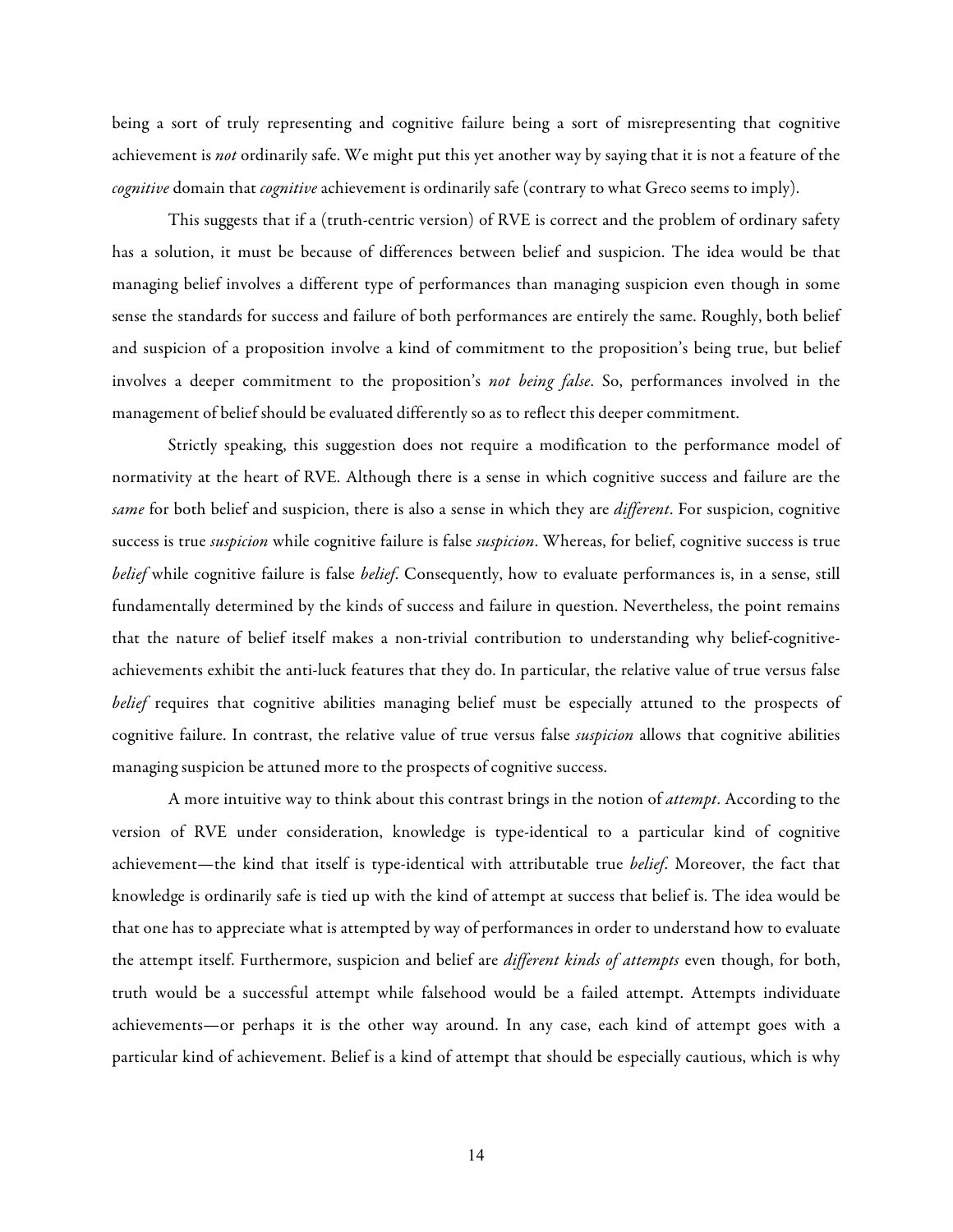the cognitive achievement for belief is *knowledge*, an epistemic kind that is ordinarily (indeed necessarily) safe.

Arguably, this captures what is right about Timothy Williamson's claim that "mere believing is a kind of botched knowing."34 This claim does *not* require the repudiation of truth as the mark of cognitive success, but merely requires that more must be said to distinguish belief from other doxastic attitudes such as suspicion. The point is that we need more than direction of fit and truth to distinguish belief from other doxastic attitudes. To lock onto belief, we need not merely to understand what it would be for belief to be a success—i.e. truth—but what it would be for belief to be an achievement—i.e. knowledge.

But, what is it about belief that makes it a different kind of attempt than suspicion? Here, it may be that nothing can be said. It simply might be a *primitive* feature of belief and suspicion that they are the distinct kinds of attempts at possessing truth that they are.<sup>35</sup> Of course, there are differences between belief and suspicion other than that they are different kinds of attempts at possessing the truth, but these other differences may be *explananda* rather than *explanans*.

By way of example, it is sometimes rational to put justified belief to work in theoretical and practical reasoning, and, as ADMISSIONS COMMITTEE illustrates, the same can be said of justified *suspicion*. However, the possible range of circumstances in which it makes sense to put justified belief to work is obviously wider than the range of circumstances in which it makes sense to put justified suspicion to work. This is not strictly a point that rests on the local or global informational needs of any possible subject, including ourselves. Local informational needs concern what quality of information is needed to select courses of action in one's current situation; *mutatis mutandis* for global needs and one's typical situation. Whatever these needs may be, the rationality of putting justified belief to work is more modally robust than the rationality of putting justified suspicion to work—which is why we might expect to see rational agents putting belief to work in a wider range of possible circumstances. However, this difference between belief and suspicion is explained by (rather than explains) the fact that cognitive abilities managing beliefs are exercised in ways that are ordinarily safe whereas the same cannot be said of cognitive abilities managing suspicions. Justified belief isn't generally safer because it makes sense to put belief to work in more places; rather, it makes sense to put belief to work in more places because justified belief is generally safer<sup>36</sup>.

This explanatory order is to be expected if it is a primitive feature of belief that it is a cautious

<sup>34</sup> Williamson [2002: 47].

<sup>35</sup> *Cf.* Williamson [2002: 239] on speech acts—the linguistic analogue of doxastic attitude.

<sup>&</sup>lt;sup>36</sup> This is why, for instance, informational needs that are met through the practice of testimonial information exchange and dissemination largely traffic in representational states with a high epistemic pedigree. See here Craig [1990].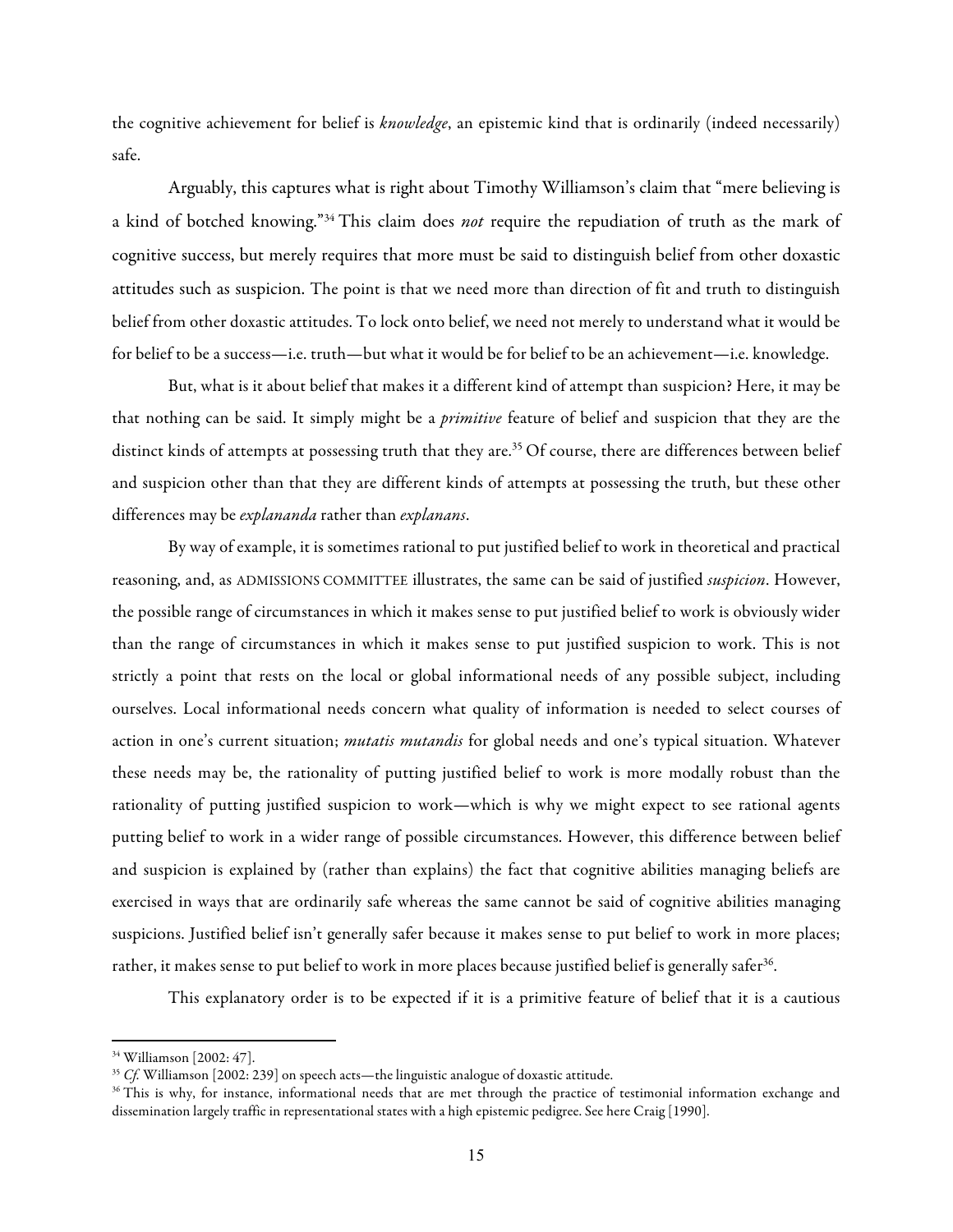attempt at possessing the truth. Moreover, both these views are compatible with so-called "pragmatist" theories of belief.37 According to these theories, what makes a token mental state qualify as a belief rather than a suspicion is the way a subject is disposed to put the state to work in theoretical and practical reasoning across a wider range of circumstances. Pragmatist theories of belief may simply be understood as theories of how token mental states come to qualify as being attempts of possessing the truth of this kind and thus qualify as beliefs—rather than competitor theories of the belief-type itself. For those token mental states that a subject is disposed to put to work as doxastic attitudes in theoretical and practical reasoning across a wider range of circumstances, cognitive failure has a higher potential cost.<sup>38</sup> This higher potential cost sets the standard for how cautiously the token mental states should be managed. This could easily explain why the token mental states qualify as attempts at possessing the truth that are to be managed relatively cautiously—that is to say, *beliefs*—rather than suspicions.

## §2.3 *Varieties of Cognitive Achievement*

We suggested in §2.2 that knowledge *cum* cognitive achievement must be (ordinarily) safe because of the kind of *attempt* at success that belief is. There is an apparent arbitrariness in suggestion. Why should belief be this cautious kind of attempt at success, so that the corresponding cognitive achievement is (ordinarily) safe? The fact that it may be a primitive feature of belief no doubt adds to this appearance of arbitrariness.

Nonetheless, the appearance of arbitrariness largely subsides once we recognize a variety of more or less cautious attempts at success with the corresponding variety of cognitive achievements. To some degree, we have recognized this variety already by acknowledging suspicion and a corresponding cognitive achievement that occurs when true suspicions are attributable to cognitive abilities. However, the variety extends far beyond just this. Indeed, we might envision an entire hierarchy of representational doxastic attitudes<sup>39</sup>. In addition to *suspicion* (where the managing cognitive abilities are oriented relatively more towards gaining cognitive success) and *belief* (where the managing cognitive abilities are oriented relatively more towards avoiding cognitive failure), there is *absolute certainty*. Cognitive abilities managing absolutely certainty are attuned almost entirely to the prospects of cognitive failure, so that

<sup>37</sup> See, for instance Stalnaker [1984: 15]. *Cf.* Speaks [2006] for a criticism of this kind of proposal. See also Ross & Schroeder [2012] for a recent and different version of pragmatism about belief.

<sup>38</sup> *Cf.* Greco [2012], Ball [2013], and Jarvis & Rubin [*unpublished*].

<sup>39</sup> See Carter et. al [*unpublished*] for a more detailed presentation of this proposal. *Cf.* Turri's [2010] suggestion that there is a hierarchy of speech acts. This is also similar to Williamson's [2002] countable hierarchy built on the suggestion that believing <I know <*p*>> is taking a stronger position believing <*p*>. Our proposal is more radical and it does not rely on giving up the KK principle.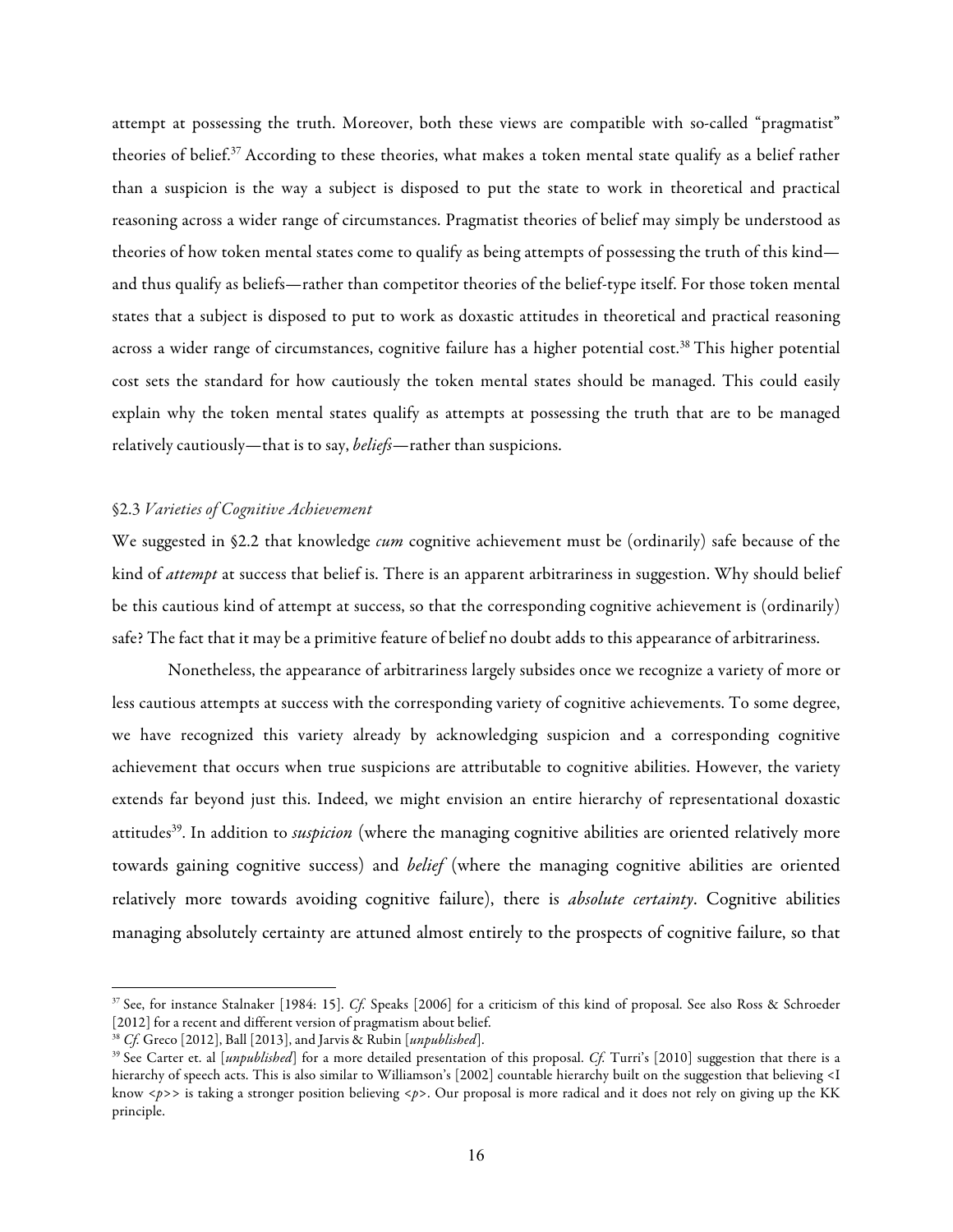cognitive successes must be gained risk-free. To qualify as a cognitive achievement, absolute certainty in some proposition must be not only safe, but *super safe40*. Not easily could this cognitive achievement fail to be true *because,* given the evidential basis*, it could not fail to be true at all*.

Of course, the hierarchy is not exhausted by the addition of absolutely certainty alongside belief and suspicion. The respective cognitive achievements of suspicion, belief, and absolute certainty exhibit a ranking; they are increasing with regards to their (ordinary) levels of safety. Equivalently, we can think of the ranking in terms of the relative orientation of cognitive abilities towards cognitive success rather than cognitive failure, i.e. how much each is valued in the pursuit of truth by the exercise of cognitive abilities.<sup>41</sup> Presumably, for any two representational doxastic attitudes that are ranked in one of these equivalent ways, there is some further representational doxastic attitude between.<sup>42</sup> What makes each of these doxastic attitudes *representational* (unlike credal states) is the fact that each is a cognitive success (*simpliciter*) if true and a cognitive failure (*simpliciter*) if false. What distinguishes each of these representational doxastic attitudes from one another is the relative safety of their respective cognitive achievements.<sup>43</sup> Thus, while for each cognitive success is truly representing and cognitive failure is misrepresenting, they are individuated from one another by differences in how these ends are valued in the exercise of cognitive abilities.

While the postulation of a dense hierarchy of representational doxastic attitudes may seem extravagant, it has some independent motivation. Insofar as the evidential basis for accepting some proposition as true could be better or worse, it seems as if it should be possible to register this difference. The envisioned hierarchy allows for this possibility.<sup>44</sup> Evidential bases that ordinarily afford greater

 $^{40}$  Compare here with recent work on the speech act of 'guaranteeing'. See here Turri & Benton [2013].

<sup>&</sup>lt;sup>41</sup> Note that using the competition between gaining cognitive success and avoiding cognitive failure to individuate different doxastic attitudes seems contrary to James's [1897] use of this competition. For example, this appears to undermine Kelly's [2013] Jamesian argument against uniqueness as defended by White [2005].

 $^{42}$  An anonymous referee worried about how postulating a dense hierarchy of representational doxastic attitudes might cohere with views in contemporary cognitive psychology. It is worth noting, however, that we are proposing a hierarchy of *types* and not suggesting that all—or any particular one—of this hierarchy is, in fact, *instanced*. Our suggestion is analogous to the suggestion that the number of content-types is infinite, which does not lose plausibility even if only a finite number of content-types are ever realized by anybody's (token) thoughts.

<sup>43</sup> Carter et. al [*unpublished*] effectively suggests that a ranking by safety will only turn out to be *partial*. The rationale for this suggestion is not too difficult to see. Safety is a matter of truth in nearby worlds; strictly incommensurate kinds of safety might be distinguished by specifying distinct sets of worlds to be the nearby ones. We ignore these complications here.

<sup>44</sup> The credal continuum also seems to allow for this possibility—although see Carter et. al [*unpublished*] for some discussion of some of its potential limitations in this regard. However, our envisioned hierarchy has some potential advantages for understanding finite rational agents. It is not clear that a rational agent needs to have the capacity to have every of the representational doxastic attitudes in the hierarchy in order to have capacity to have one. In contrast, it seems hard to have the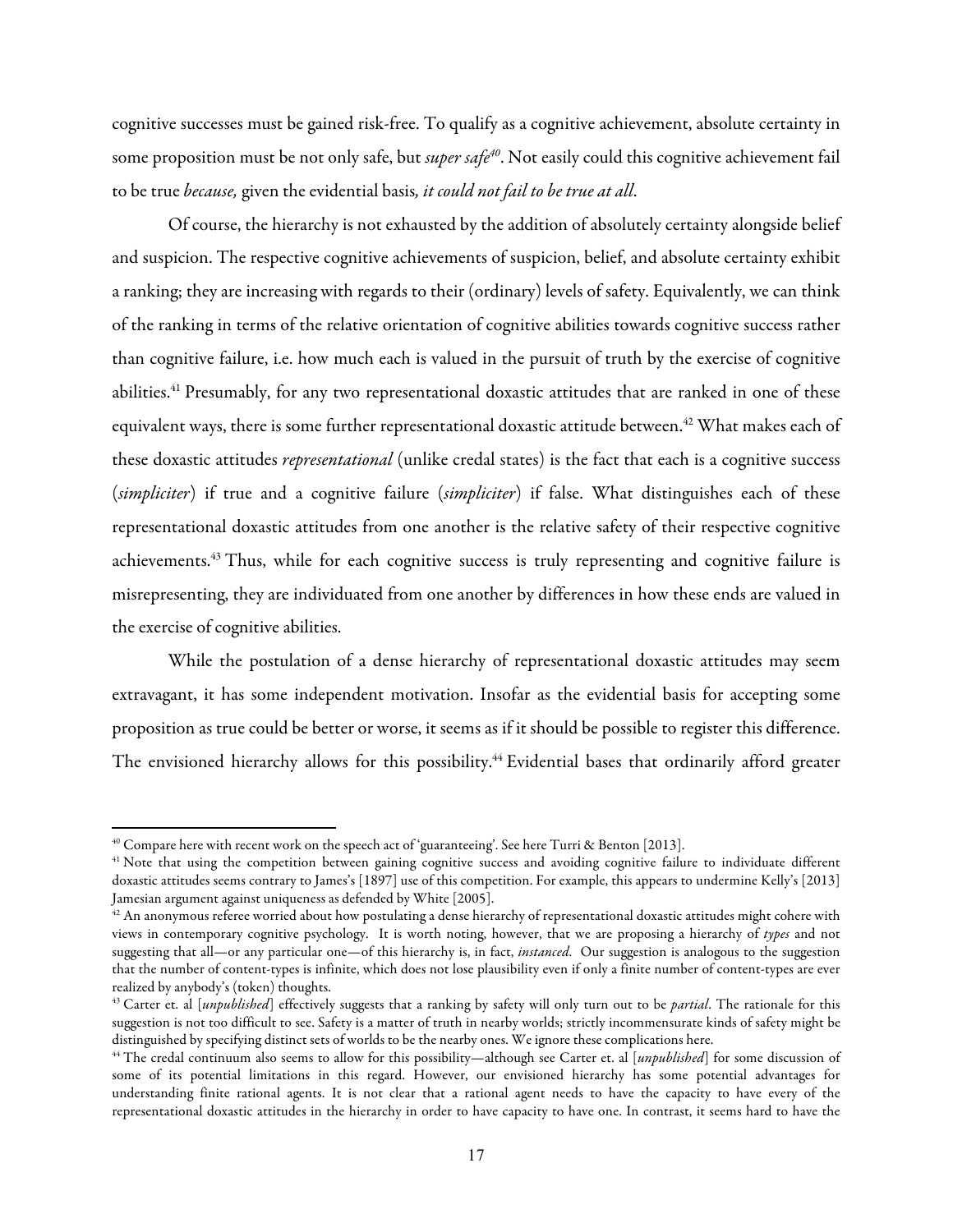safety also support more representational doxastic attitudes from the hierarchy. If *e* is an evidential basis that ordinarily affords more safety than *e*\* for some proposition <*p*>, there will be some doxastic attitude, *d*, from the hierarchy such that *e* supports *d* towards <*p*>, but *e*\* does not. This allows a subject to form or withhold the doxastic attitude *d* as a means of registering whether her evidential basis is as strong as *e* or as weak as *e\**. In other words, the variety of representational doxastic attitudes is not simply an artifice to avoid the appearance of arbitrariness, but a variety that is necessary for a subject to be able, in principle, to mirror the quality of her evidential basis relative to a proposition in her doxastic attitudes towards that proposition. This may be useful if the subject's local informational needs often vary from case-to-case, so that she needs to keep track of the quality of her information.<sup>45</sup>

In any case, it is not our position that a variety of achievements is distinctive of the cognitive domain. Rather, for any domain distinguished by a kind of success and failure, some achievements within that domain will be safe and other related achievements will not be. So, no special explanation is required of the consequence that knowledge is a(n) (ordinarily) safe cognitive achievement even though a certain kind of artistic achievement isn't (ordinarily) safe. After all, in principle, there would also be a certain kind of artistic achievement that is (ordinarily) safe just as knowledge is. Perhaps, as it happens, materials and methods don't allow for that kind of artistic achievement at present; perhaps, it is not the kind of artistic achievement that is typically exhibited. But, of course, the art of pottery might well advance. Moreover, even if it doesn't, what removes the mystery for RVE is simply that there exists a kind of safe artistic achievement in principle even if it can't be exhibited in practice. If there is always a spectrum of achievement-types within any domain, knowledge would have to be somewhere in the spectrum if it were a cognitive achievement. Why shouldn't knowledge be in the part of the "safer" part of spectrum?

# §2.4 *The Importance of Knowledge and Belief*

The introduction of a variety of representational doxastic attitudes with their respective cognitive achievements eliminates the need for an explanation of why, in contrast to other achievements, knowledge should be a(n) (ordinarily) safe cognitive achievement. However, it also makes it somewhat more mysterious what should be special about the cognitive achievement that is *knowledge* and the corresponding attempt at this achievement that is *belief*. Why should subjects traffic in these relatively

<u> 1989 - Andrea Santa Andrea Andrea Andrea Andrea Andrea Andrea Andrea Andrea Andrea Andrea Andrea Andrea Andr</u>

capacity to have some particular degree of credence in a proposition unless one also has the capacity to have any other competing degree of credence as well. If so, it is difficult to see how one could be a realist about credal states for finite rational agents. 45 This last point is taken up further in Carter et al. [*unpublished*].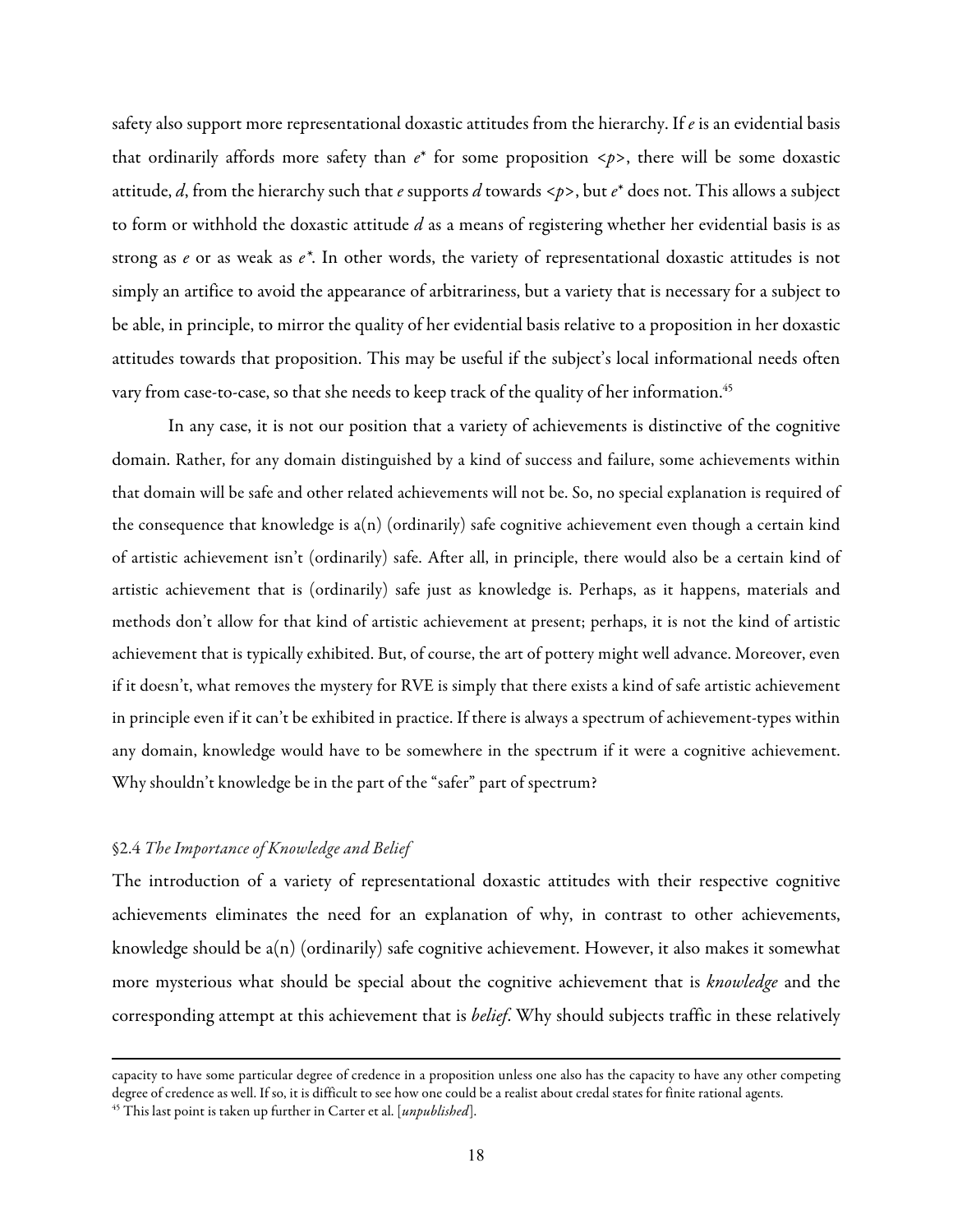cautious attempts at possessing the truth? Why not traffic in attempts that are more cautious or bold? And, why should we be especially interested in cognitive achievements that are (ordinarily) safe? In this subsection, we will briefly address these questions before concluding in the following section.

Clearly, between knowledge and the cognitive achievement for absolute certainty, the latter would seem to be of higher quality. However, the latter is also less *attainable*. As a general rule, there are relatively few propositions in which it would be rational to invest absolute certainty. If one of the aims of inquiry is to develop a *comprehensive* view of the world, absolute certainty is a very poor medium for this pursuit. For the rational agent, there just isn't enough of it. In stark contrast, between knowledge and the cognitive achievement for suspicion, it is knowledge that is of higher quality. Rational suspicion is more readily attainable, but the reliability of the medium is, perhaps, too poor to develop an *accurate* enough view of the world for extensive use. The morale is that there is a tension between the *quality* and *attainability* of cognitive achievement.

We speculate that knowledge may be an especially interesting species of cognitive achievement because of the way it balances the trade-offs between quality and attainability.<sup>46</sup> Moreover, we suspect that it may make sense to traffic in beliefs rather than other representational doxastic attitudes because belief is the medium for securing this kind of balanced cognitive achievement. Although we offer no defense of these suggestions, we hope that they are plausible enough to alleviate the concern that there might be nothing to say on behalf of the significance of knowledge and belief once a wider range of cognitive achievements and representational doxastic attitudes are introduced.

## §3 CONCLUSION

We began by considering a certain notorious objection to RVE—the problem of environmental luck which requires reconciling the RVE's type-identity claim with the apparent presence of cognitive achievement in cases where environmental luck undermines knowledge. We've suggested that this problem points to a more fundamental (though overlooked) problem lurking in the background, which we've termed "the problem of ordinary safety." This more fundamental problem for RVE crops up once we appreciate that a wide variety of achievements (e.g. artistic achievements) are *not* brought about in ways that are ordinarily safe. The problem of ordinary safety is thus that of understanding why beliefs that qualify as

 

<sup>46</sup> A similar suggestion appears in Carter et al. [2013b].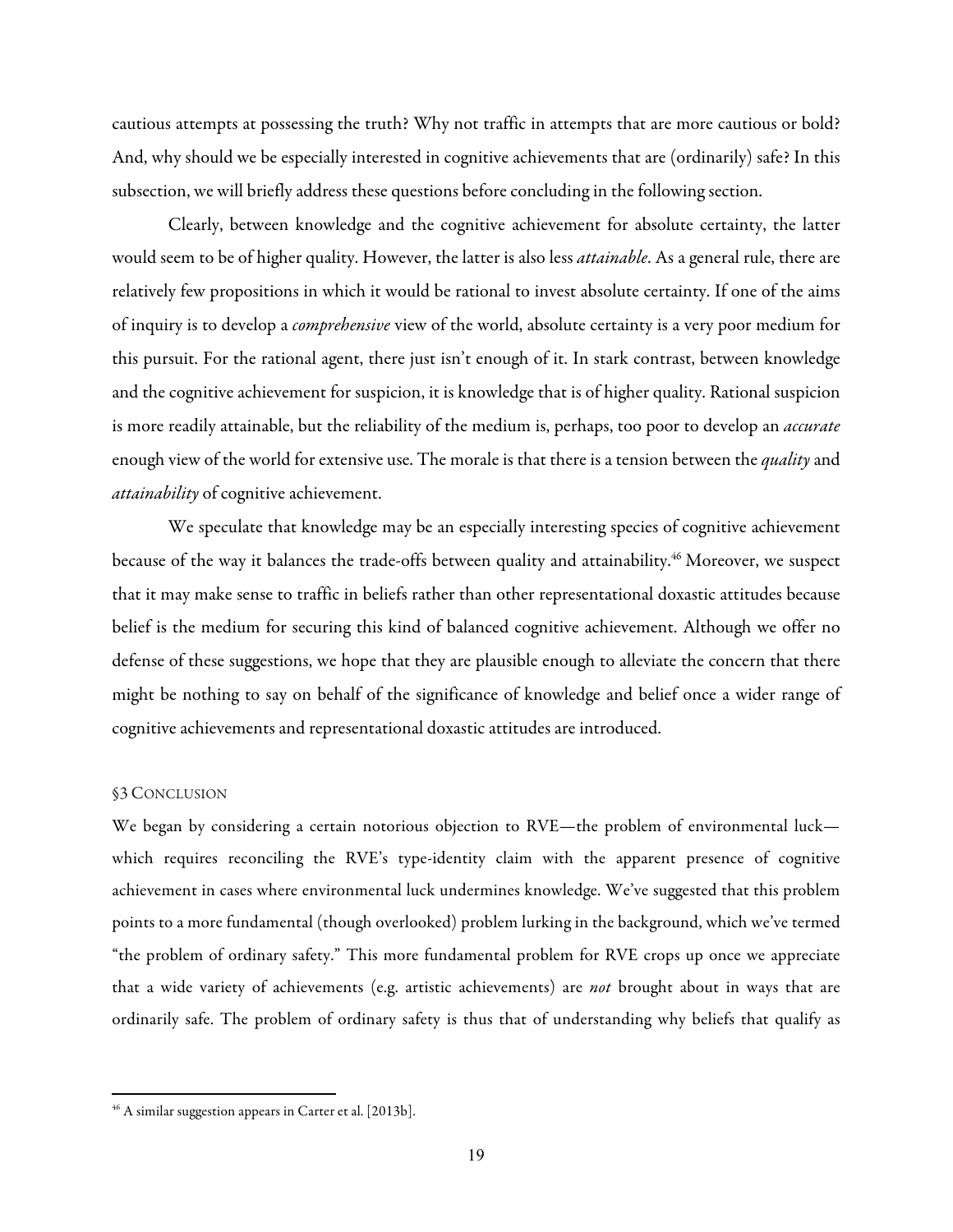knowledge must be managed in ways that *ordinarily would be safe* whether or not they are, in fact, safe given the local environmental conditions.

In §1 we considered two unsatisfactory approaches advanced by Turri and Greco aimed at addressing these issues, and in §2 we offered a novel proposal for resolving them. Key to our positive proposal is an appreciation of the twin cognitive goods of gaining truth and avoiding error—and further, that different representational states beholden to truth are distinguished by how these twin goods are to be weighted. In taking up the attitude of being relatively certain, one attempts to gain truth in a way that weights the latter good primarily and the former hardly at all. Suspecting is an attempt to gain truth that weights the former good primarily, and the latter only marginally. With this picture in place, we're in a place to meet the problem of ordinary safety. Suspicions, when true via ability, can—because of the *kind of attempt at truth they are*—constitute unsafe achievements. Yet, knowledge *cum* cognitive achievement must be (ordinarily) safe because of the kind of *attempt* at success that belief is—namely, an attempt that (unlike other representational states beholden to truth, such as suspecting) places the premium it does on avoiding error.

We believe that this proposal is the best way to marry the virtue epistemology of Sosa and Greco with anti-luck epistemology. By recognizing that there is *generally* a hierarchy of achievement-types for any success or failure, one can explain the (alleged) anti-luck features of knowledge—or, for that matter, any other alleged achievement-type—in a *non-arbitrary manner*. While our proposal gains support from this explanatory power, it might be challenged either by offering a better alternative marriage or by undermining the idea that some such marriage is necessary. Obviously, it is beyond the scope of this paper to offer an exhaustive discussion of these potential challenges here; we highlight them to aid future discussion<sup>47</sup>.

# **REFERENCES**

<u> 1989 - Johann Stein, fransk politik (d. 1989)</u>

- Alfano, M. (2012). 'Expanding the Situationist Challenge to Responsibilist Virtue Epistemology', *The Philosophical Quarterly*, 62(247): 223–249.
- Alston, W. (1985). 'Concepts of Epistemic Justification', *The Monist* 68(1): 57–89.
- Ball, B. (2013). 'Knowledge is Normal Belief', *Analysis* 73(1): 69–76.

Benton, M. & Turri, J. (2013). 'Iffy Predictions and Proper Expectations', *Synthese* (Online First: DOI: 10.1007/s11229-013-0377-y), 1–10.

Carter, J. A. (*forthcoming*). 'Robust Virtue Epistemology as Anti-Luck Epistemology', *Pacific Philosophical* 

 $47$  The authors would like to thank audiences at Sheffield, Southampton, and Queen's University Belfast for their feedback on related work. Particularly helpful were questions and comments from George Botterill,,Stewart Cohen, Joseph Diekemper, Paul Faulkner, Conor McHugh, Steve Makin, Joe Morrison, Yonatan Shemmer Jonathan Way, Daniel Whiting, Joe Morrison, Jeremy Watkins, with apologies to those not named. Benjamin Jarvis would like to thank, further, John Turri, for helpful conversations. J. Adam Carter would like to thank Emma C. Gordon for feedback on an earlier draft.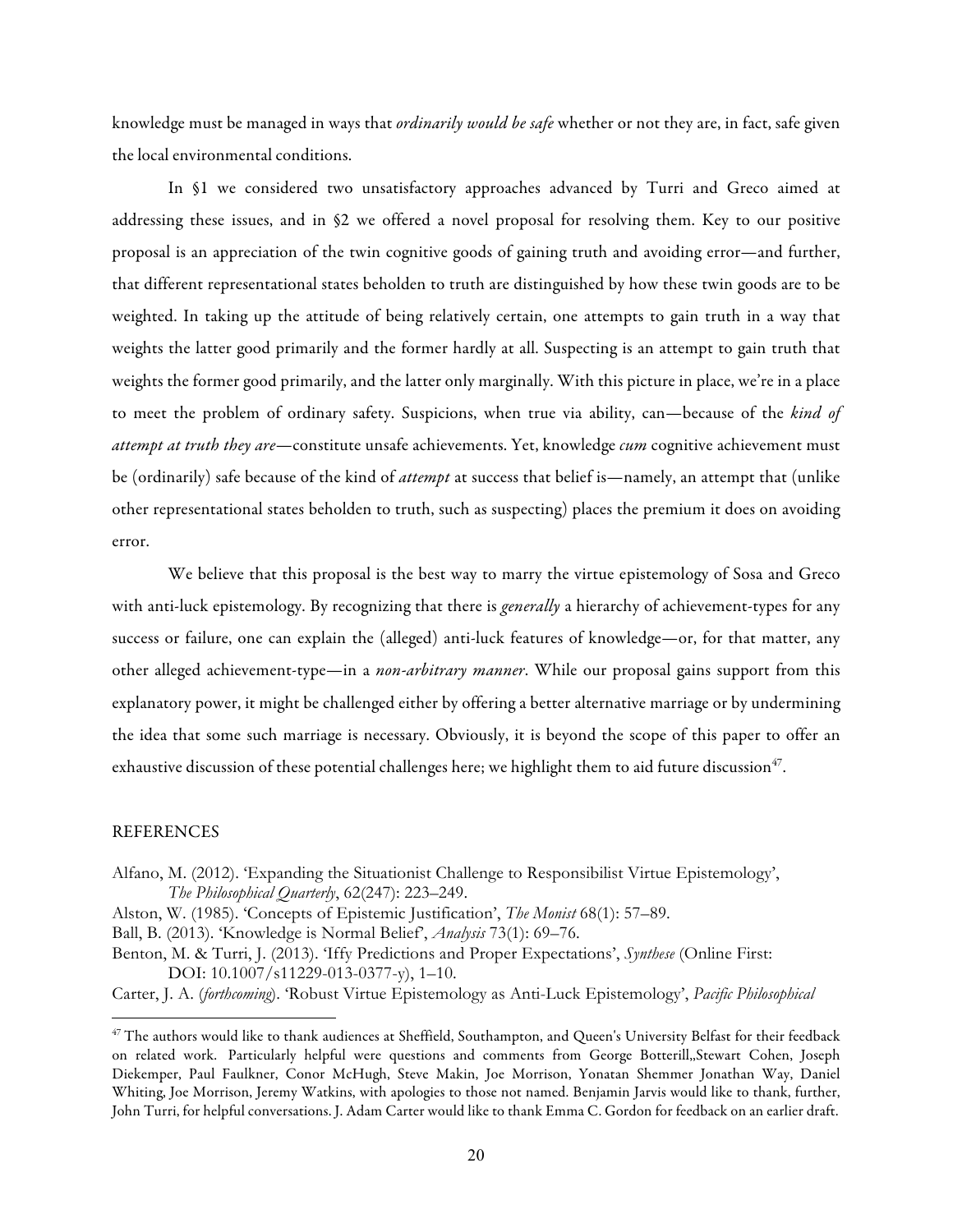*Quarterly* (Online First: DOI: 10.1111/papq.12040)

- Carter, J. A., Jarvis, B., & Rubin, K. (2013a). 'Knowledge and the Value of Cognitive Ability', *Synthese* 190(17), 3715–29.
- Carter, J. A., Jarvis, B., & Rubin, K. (2013b). 'Knowledge: Value on the Cheap', *Australasian Journal of Philosophy* 91(2), 249–64.
- Carter, J. A., Jarvis, B., & Rubin, K. (unpublished). 'Belief without Credence.'
- Chrisman, M. (2013). 'The Normative Evaluation of Belief and the Aspectual Classification of Belief and Knowledge Attributions', *The Journal of Philosophy*, 109(10), 588–612.
- Craig, E. (1990). *Knowledge and the State of Nature: An Essay in Conceptual Synthesis*. Oxford University Press.
- David, M. (2001). 'Truth as the Epistemic Goal', In *Knowledge, Truth and Duty: Essays on Epistemic Justification, Responsibility and Virtue*, edited by Matthias Steup, 151–169. Oxford: OUP.
- Descartes, R. (1641/1985). *The Philosophical Writings of Descartes*. Vol. 2. Cambridge: CUP.
- Fallis, D. (2006). 'Epistemic Value Theory and Social Epistemology', *Episteme* 2, No. 3:177–188.
- Greco, J. (2012). 'A (Different) Virtue Epistemology', *Philosophy and Phenomenological Research*, *85*(1), 1–26.
- —— (2010). *Achieving Knowledge*. Cambridge: Cambridge University Press.
- —— (2009). 'Knowledge and Success from Ability', *Philosophical Studies*, *142*(1), 17–26.
- —— (2008). 'What's Wrong with Contextualism?', *The Philosophical Quarterly*, *58*(232), 416–436.
- Hetherington, S. (2013). 'There Can Be Lucky Knowledge', *Contemporary Debates in Epistemology* (2nd Ed.), (eds.) M. Steup & J. Turri, 164–76, Blackwell, Oxford.
- Ichikawa, J. J. & Jarvis, B. (forthcoming). 'Hybrid Virtue Epistemology and the A Priori', *A Priori Justification*, (eds.) D. Dodd & E. Zardini (TBA).
- Jarvis, B. (2013). 'Knowledge, Cognitive Achievement, and Environmental Luck', *Pacific Philosophical Quarterly*, 94(4), 529–51.
- Jarvis, B. & Rubin, K. (unpublished). 'The Evaluative and Normative Roles of Knowledge.'
- Kelly, T. (2013). 'Evidence Can Be Permissive', In *Contemporary Debates in Epistemology*, edited by Matthias Steup and John Turri, 298–312. Oxford: Blackwell.
- Luper, S. (1984). 'The Epistemic Predicament', *Australasian Journal of Philosophy* 62, 26–50.
	- ——— (2003). 'Indiscernability Skepticism', *The Skeptics: Contemporary Essays*, (ed.) S. Luper, 183– 202, Ashgate, Aldershot.
- Mackie, J. L. (1955). 'Responsibility and Language', *Australasian Journal of Philosophy*, 33(3), 143–159.
- Millikan, R. (1989). 'Biosemantics', *Journal of Philosophy* 86(6): 281–97.
- Pritchard, D. H. (2002). 'Resurrecting the Moorean Response to the Sceptic', *International Journal of Philosophical Studies* 10, 283–307.
- ——— (2005). *Epistemic Luck*, Oxford University Press, Oxford.
- ——— (2007). 'Anti-Luck Epistemology', *Synthese* 158, 277–97.
- ——— (2009a). *Knowledge*, Palgrave Macmillan, Basingstoke, UK.
- ——— (2009b). 'Knowledge, Understanding and Epistemic Value', *Epistemology* (Royal Institute of Philosophy Lectures), (ed.) A. O'Hear, 19–43, Cambridge University Press, Cambridge.
- ——— (2012a). 'Anti-Luck Virtue Epistemology', *Journal of Philosophy* 109, 247–79.
- ——— (2012b). 'In Defence of Modest Anti-Luck Epistemology', *The Sensitivity Principle in Epistemology,(*eds.) T. Black & K. Becker, 173–92, Cambridge University Press, Cambridge.
- ——— (2013). 'There Cannot be Lucky Knowledge', *Contemporary Debates in Epistemology* (2nd Ed.),(eds.) M. Steup & J. Turri, 152–64, Blackwell, Oxford.
- —— (2009). 'Apt Performance and Epistemic Value', *Philosophical Studies*, 143(3), 407–416.
- Kallestrup, J., *&* Pritchard, D. (2013). 'Robust Virtue Epistemology and Epistemic Dependence', *Knowledge, Virtue and Action.* Eds. Henning, T. & Schweikard, D. Routledge: 209–227.
- —— (2012). 'Robust Virtue Epistemology and Epistemic Anti-Individualism', *Pacific Philosophical Quarterly*, *93*(1), 84–103.
- Kelp, C. (2013). 'Knowledge: The Safe-Apt View', *Australasian Journal of Philosophy*, *91*(2), 265–278.